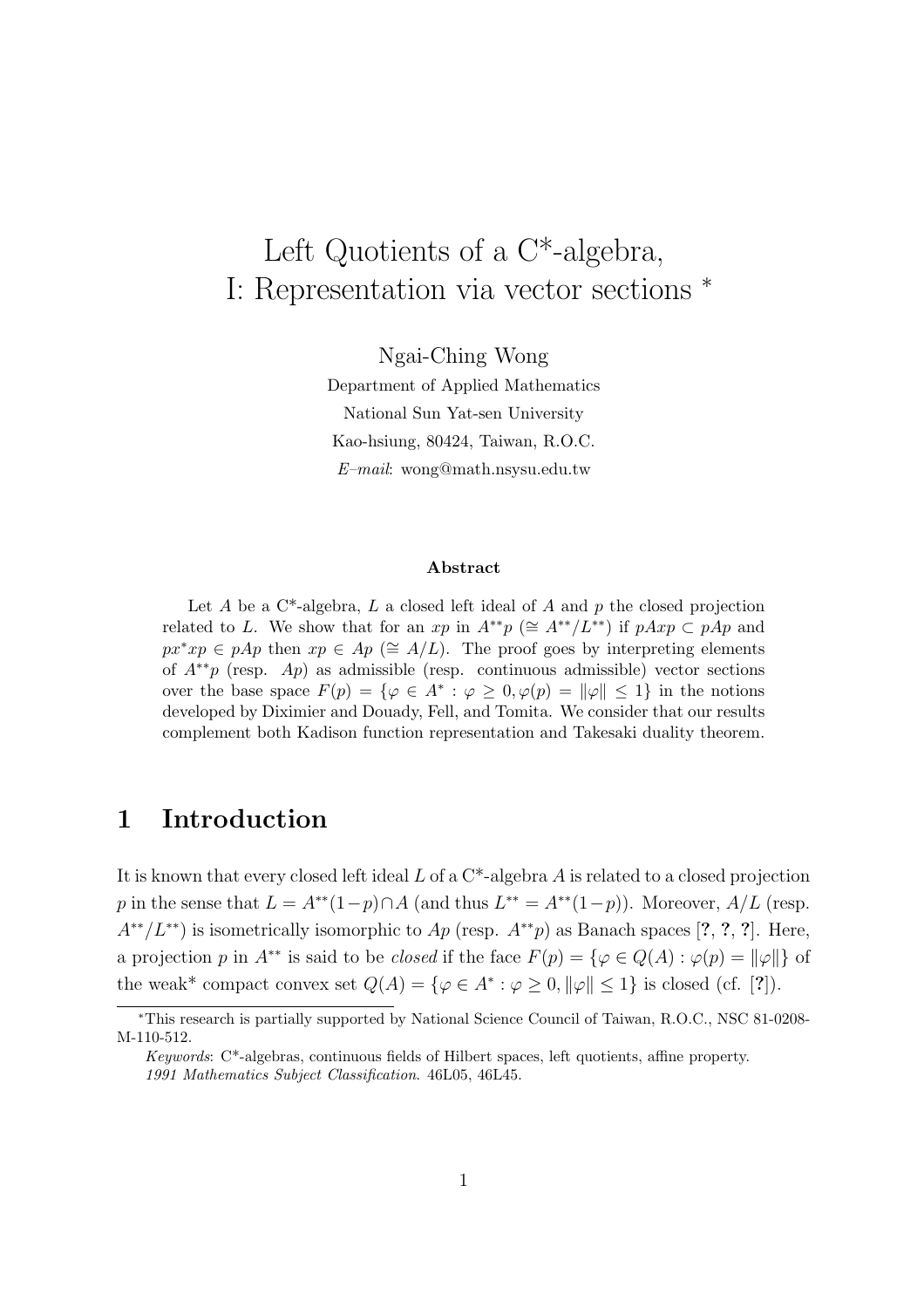For each  $\varphi$  in  $F(p)$ ,  $L_{\varphi} = \{a \in A : \varphi(a^*a) = 0\}$  is a closed left ideal of A, and  $L = \bigcap_{\varphi \in F(p)} L_{\varphi}$ . This gives a natural embedding

$$
A/L \hookrightarrow \prod_{\varphi \in F(p)} A/L_{\varphi}, \qquad a + L \longmapsto (a + L_{\varphi})_{\varphi \in F(p)}.
$$

Let  $H_{\varphi}$  be the completion of the pre–Hilbert space  $A/L_{\varphi}$  with respect to the inner product  $\langle a + L_{\varphi}, b + L_{\varphi} \rangle_{\varphi} := \varphi(b^*a)$  for each  $\varphi$  in  $F(p)$  (*i.e.* the GNS construction for  $\varphi$ ). In this way,  $A/L \cong Ap$  is embedded into the field of Hilbert spaces  $(F(p), \{H_{\varphi}\}_{\varphi})$ . This also induces an embedding of  $A^{**}/L^{**} \cong A^{**}p$  into  $(F(p), \{H_{\varphi}\}_{\varphi})$ , since we can identify  $H_{\varphi}$  with the GNS Hilbert space for  $\varphi$  when  $\varphi$  is regarded as a positive functional on  $A^{**}$  and the GNS representation of  $A^{**}$  extends that of A.

By a result of Brown [?, 3.5],  $pAp$  (resp.  $pA^{**}p$ ) is isometrically order isomorphic to the Banach space of all continuous (resp. bounded) affine functions on  $F(p)$  which vanish at zero. In particular, for every xp in Ap the scalar maps  $\varphi \mapsto \varphi(pa^*xp) =$  $\varphi(a^*x), \forall a \in A$ , and  $\varphi \longmapsto \varphi(px^*xp) = \varphi(x^*x)$  are continuous on  $F(p)$ . In this paper, we proved that if xp in  $A^{**}p$  satisfies conditions that the scalar maps  $\varphi \mapsto \varphi(a^*x), \forall a \in A$ , and  $\varphi \mapsto \varphi(x^*x)$  are continuous on  $F(p)$  then  $xp \in Ap$ . In other words, for  $xp$  in  $A^{**}p$ ,  $pAxp \subset pAp$  and  $px^*xp \in pAp$  imply  $xp \in Ap$ .

We establish the above result by first looking for an admissibility condition characterizing those vector sections of the field of Hilbert spaces  $(F(p), \{H_{\varphi}\}_{\varphi})$  arising from elements of  $A^{**}p$  (theorem ??). Then, following ideas of Fell [?] and Diximier and Douady [?], we implement a continuous structure  $\Gamma(Ap)$  of  $(F(p), \{H_{\varphi}\}_{\varphi})$  in which all vector sections arising from elements of  $Ap$  are continuous. Finally, we prove that continuous admissible vector sections of  $(F(p), \{H_{\varphi}\}_{\varphi}, \Gamma(Ap))$  are exactly those arising from elements of  $Ap$  (theorem ??). And this is translated to the result just mentioned above (corollary ??).

The way we look at elements of  $A^{**}p$  and Ap as admissible vector sections and continuous admissible vector sections over the compact convex set  $F(p)$  suggests some interesting questions and results. For example, it is natural to ask for an xp in  $A^{**}p$ if the continuity of the scalar maps  $\varphi \mapsto \varphi(a^*x), \forall a \in A$ , and  $\varphi \mapsto \varphi(x^*x)$  on the extreme boundary  $F(p) \cap (P(A) \cup \{0\})$  of  $F(p)$  can imply  $xp \in Ap$ , where  $P(A)$  is the pure state space of A. In [?], we prove that such an  $xp$  has a continuous atomic part in many cases, *i.e.* there is an *ap* in Ap such that  $zxp = zap$ , where z is the maximal atomic projection of A. Even when  $p = 1$ , this is new and supplements results of Shultz [?] and Brown [?], which say that for an x in  $A^{**}$  if  $\varphi \mapsto \varphi(x)$  is uniformly continuous on  $P(A) \cup \{0\}$  then  $zx \in zA$ . On the other hand, following the plan of Tomita [?] and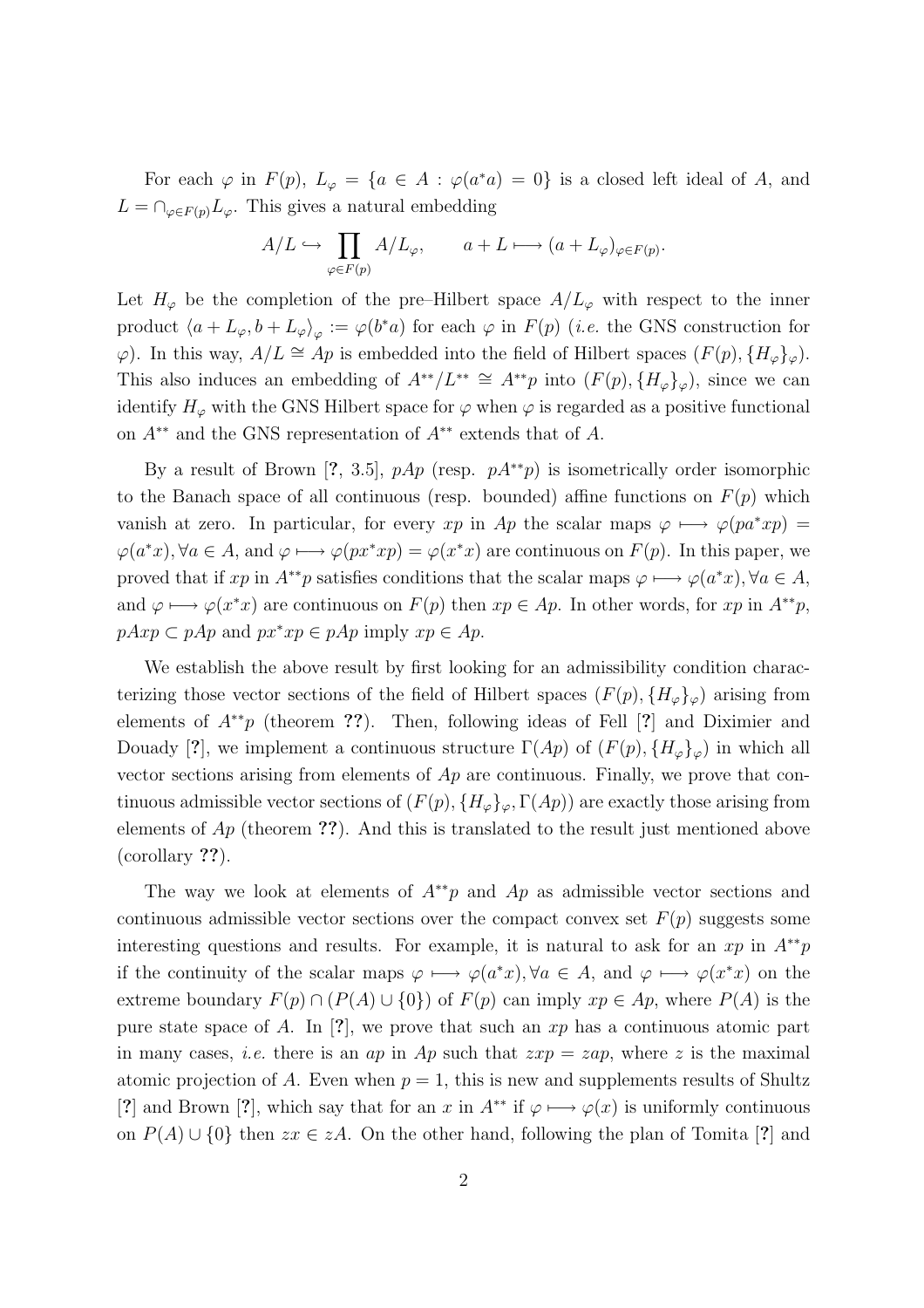using ideas of Rieffel [?], we represent bounded Banach space operators on  $A/L \cong Ap$  as fields of bounded Hilbert space operators in the context of  $(F(p), \{H_{\varphi}\}_{\varphi}, \Gamma(Ap))$ . Many ideas of Tomita about the theory of left regular representation of A on  $A/L$  can thus be implemented in this context (see [?]).

When  $p = 1$ , one can easily find the origin of our theory from Kadison function representation (see section ??) and Takesaki duality theorem [?, ?, ?] (see section ??). However, the results of Kadison and Takesaki are not ready to apply to left quotients  $Ap \ (\cong A/L)$  if  $p \neq 1$  (*i.e.*  $L \neq \{0\}$ ). To extend these classical tools to the general case of  $p \neq 1$  as shown in this paper, Tomita [?, ?] indicates us a way to set up our theory and Akemann [?, ?, ?], Diximier and Douady [?], Effros [?], Fell [?], and Prosser [?] provide us the basic machinery.

We would like to express our deep gratitude to Professor L.G. Brown for many valuable advices. This paper is based on the author's doctoral dissertation [?] under his supervision.

## 2 Represent W\*-algebras via admissible vector sections

Let M be a W<sup>\*</sup>-algebra with predual  $M_*$  and  $Q_*(M) = \{ \varphi \in M_* : \varphi \geq 0, ||\varphi|| \leq 1 \}$ . Let p be a projection in M and  $F(p) = \{ \varphi \in Q_*(M) : \varphi(p) = ||\varphi|| \}$ , the face of the convex set  $Q_*(M)$  supported by p. For each  $\varphi$  in  $F(p)$ , the GNS construction yields a cyclic representation  $(\pi_{\varphi}, H_{\varphi}, \omega_{\varphi})$  of M.  $\pi_{\varphi}(M) \omega_{\varphi} = H_{\varphi}$  and  $\varphi(x) = \langle \pi_{\varphi}(x) \omega_{\varphi}, \omega_{\varphi} \rangle_{\varphi}$ ,  $\forall x \in M$ , where  $\langle \cdot, \cdot \rangle_{\varphi}$  is the inner product of the Hilbert space  $H_{\varphi}$ . Write  $x\omega_{\varphi}$  for  $\pi_{\varphi}(x)\omega_{\varphi}$ ,  $\forall x \in$  $M, \forall \varphi \in F(p)$ . Note that  $p\omega_{\varphi} = \omega_{\varphi}, \forall \varphi \in F(p)$ . By convention, we set  $H_{\varphi}$  to be the zero dimensional Hilbert space when  $\varphi = 0$ . In this way, there is an embedding  $Mp \hookrightarrow$  $\phi_{\phi\in F(p)} H_{\varphi}$  defined by  $xp \longmapsto (x\omega_{\varphi})_{\varphi\in F(p)}$ . If we equip the range of this embedding with the  $\ell^{\infty}$  norm then it is even an isometry as

$$
||xp||^2 = \sup_{\varphi \in Q_*(M)} \varphi(px^*xp) = \sup_{\varphi \in F(p)} \varphi(x^*x) = \sup_{\varphi \in F(p)} ||x\omega_\varphi||^2_\varphi = ||(x\omega_\varphi)_{\varphi \in F(p)}||^2_\infty.
$$

We are going to classify those vector sections in  $\prod_{\varphi \in F(p)} H_{\varphi}$  arising from this embedding. First, we observe that fibers  $H_{\varphi}$  in  $\prod_{\varphi \in F(p)} H_{\varphi}$  are not independent of each other. The following definition is taken from Tomita [?] (with a slight modification).

**Definition 2.1** Let M be a W<sup>\*</sup>-algebra. For each  $\psi$  in  $M_*$  and each  $\varphi$  in  $F(p)$ , we set

$$
\|\psi\|_{\varphi} = \sup\{|\psi(x)| : x \in M \text{ and } \|x\omega_{\varphi}\|_{\varphi} = \varphi(x^*x)^{1/2} \le 1\},\
$$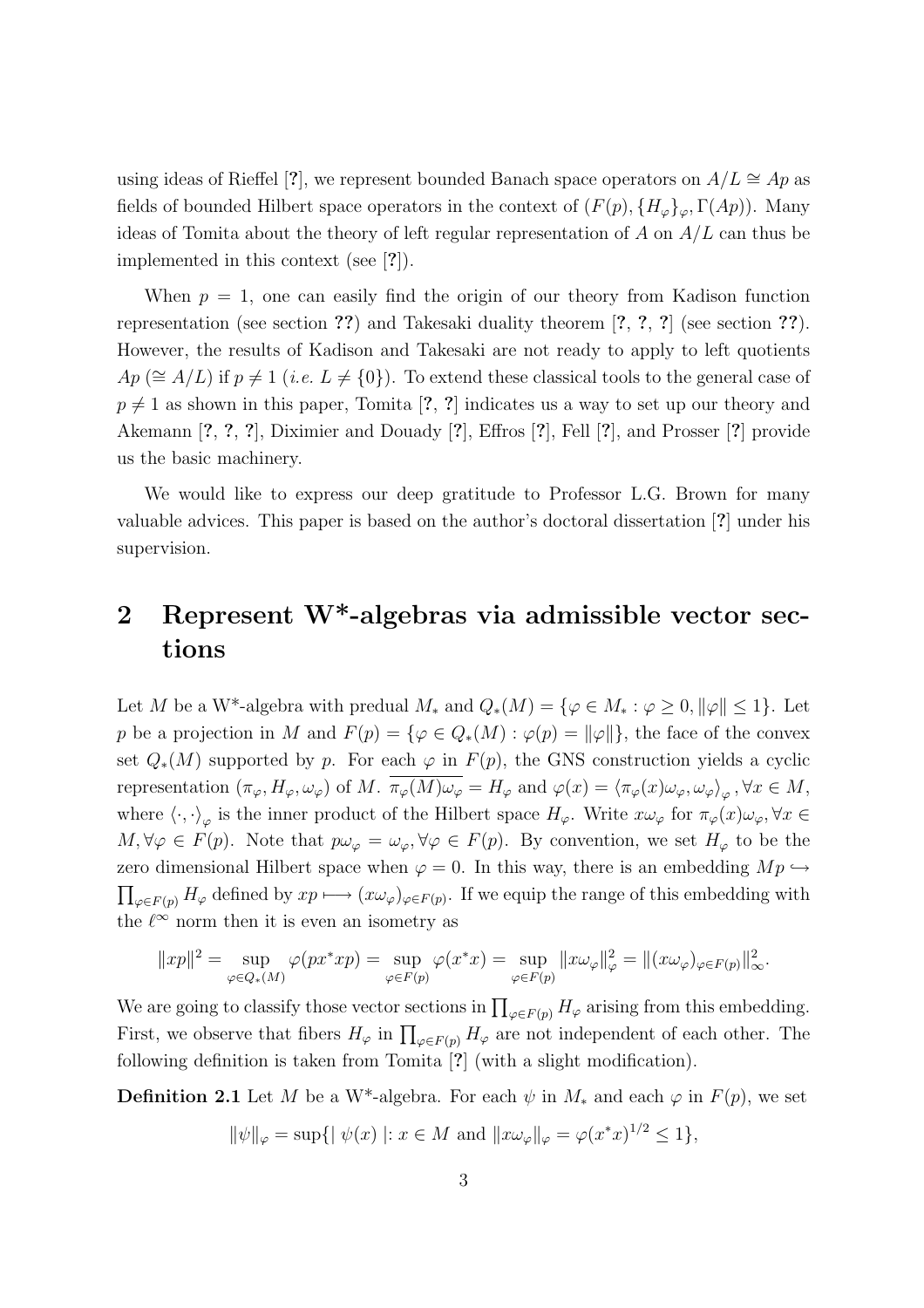and  $L^2(\varphi) = \{ \psi \in M_* : ||\psi||_{\varphi} < \infty \}.$  We say that  $\psi$  is observable at  $\varphi$  if  $\psi \in L^2(\varphi)$ . It follows from the Riesz–Fréchet theorem that for each  $\psi$  in  $L^2(\varphi)$  there is a unique  $\omega_{\psi\varphi}$ in  $H_{\varphi}$  such that

$$
\psi(x) = \langle x\omega_{\varphi}, \omega_{\psi\varphi} \rangle_{\varphi}, \quad \forall x \in M.
$$

It can be verified that the map  $\Lambda$  defined by  $\Lambda_{\varphi}(\psi) = \omega_{\psi\varphi}$  is a conjugate isometrical isomorphism from  $L^2(\varphi)$  onto  $H_{\varphi}$  [?]. The proof of the following lemma is left to the readers.

**Lemma 2.2** For each  $\psi$  in  $L^2(\varphi)$  and x in M, we have

$$
\Lambda_{\varphi}(x\psi) = x^* \Lambda_{\varphi}(\psi).
$$

In other words,

$$
\omega_{(x\psi)\varphi} = x^* \omega_{\psi\varphi},
$$

where  $x\psi$  in  $MF(p)$  is defined by  $x\psi(y) = \psi(xy), \forall y \in M$ .

**Definition 2.3** For each  $\psi$ ,  $\varphi$  in  $F(p)$  with  $0 \leq \psi \leq \lambda \varphi$  for some  $\lambda > 0$ , let

$$
T_{\psi\varphi}:H_{\varphi}\longrightarrow H_{\psi}
$$

be the linear map from  $H_{\varphi}$  into  $H_{\psi}$  sending  $x\omega_{\varphi}$  to  $x\omega_{\psi}$ . Note that  $\psi \in L^2(\varphi)$  by the Cauchy–Schwartz inequality. Moreover,  $||T_{\psi\varphi}|| \leq \lambda^{1/2}$  and  $T_{\psi\varphi}^*(x\omega_{\psi}) = x\omega_{\psi\varphi}$  $\Lambda_{\varphi}(x^*\psi), \forall x \in M.$ 

**Definition 2.4** A vector section  $f : \varphi \mapsto f(\varphi) \in H_{\varphi}$  is said to be *admissible* over  $F(p)$ if whenever  $\psi, \varphi \in F(p)$  such that  $0 \leq \psi \leq \varphi$ ,

$$
T_{\psi\varphi}(f(\varphi)) = f(\psi).
$$

f is said to be an *affine vector section* over  $F(p)$  if the functional

$$
\varphi \longmapsto \langle f(\varphi), x \omega_{\varphi} \rangle_{\varphi}
$$

is affine on the convex set  $F(p)$  for each x in M.

It is easy to see that whenever  $0 \leq \psi \leq \varphi \leq \rho$  in  $F(p)$ ,  $T_{\psi\varphi}T_{\varphi\rho} = T_{\psi\rho}$ . Moreover, for an admissible vector section f and  $\varphi, \psi$  in  $F(p)$  such that  $0 \le \psi \le \lambda \varphi$  for some  $\lambda > 0$ , we have  $T_{\psi\varphi}f(\varphi)=f(\psi)$ , too.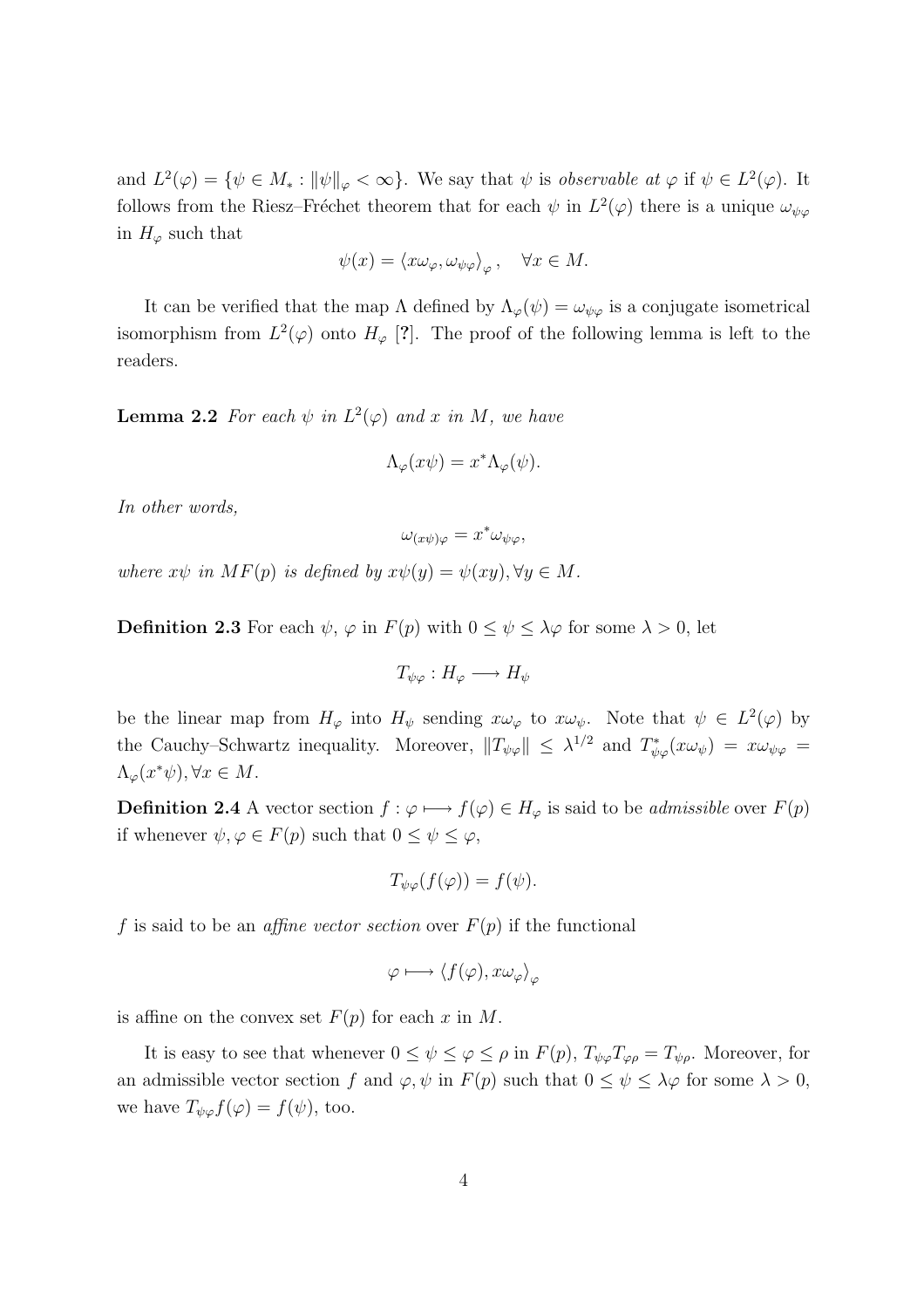**Proposition 2.5** Every admissible vector section  $f = (f(\varphi))_{\varphi}$  over  $F(p)$  is bounded, i.e.  $||f||_{\infty} = \sup_{\varphi \in F(p)} ||f(\varphi)||_{\varphi} < \infty$ .

**PROOF.** Assume the contrary and choose  $\varphi_n$  in  $F(p)$  such that

$$
||f(\varphi_n)||_{\varphi_n} > 2^n, n = 1, 2, \dots
$$

Set

$$
\varphi=\sum_n \frac{1}{2^n}\varphi_n
$$

in  $F(p)$ . Since  $0 \leq \varphi_n \leq 2^n \varphi$ ,  $T_{\varphi_n\varphi}$  in  $B(H_{\varphi}, H_{\varphi_n})$  exists and  $||T_{\varphi_n\varphi}||^2 \leq 2^n$ . Therefore,

$$
||f(\varphi_n)||_{\varphi_n}^2 = ||T_{\varphi_n\varphi}f(\varphi)||_{\varphi_n}^2 \le 2^n ||f(\varphi)||_{\varphi}^2, n = 1, 2, ...
$$

Hence

$$
||f(\varphi)||_{\varphi}^{2} \ge \frac{1}{2^{n}}||f(\varphi_{n})||_{\varphi_{n}}^{2} \ge \frac{1}{2^{n}}2^{2n} = 2^{n}, n = 1, 2, ...,
$$

a contradiction.  $\Box$ 

Here is our main result:

**Theorem 2.6** Mp is isometrically isomorphic to the Banach space of all admissible vector sections in  $\prod_{\varphi \in F(p)} H_{\varphi}$  equipped with the norm  $\|\cdot\|_{\infty}$ . A vector section in  $\prod_{\varphi \in F(p)} H_{\varphi}$ is admissible if and only if it is bounded and affine.

We shall present the proof of theorem ?? in two parts. It is trivial that each element of Mp defines an admissible vector section over  $F(p)$  in the manner described at the start of this section. For the converse, we shall associate to each admissible vector section  $f = (f(\varphi))_{\varphi \in F(p)}$  a bounded linear functional  $\tilde{f}$  of the predual  $\{\varphi(\cdot p)|_{M_p} : \varphi \in M_*\}$  of Mp, which can be identified with  $MF(p) = \{x \varphi(\cdot) = \varphi(x \cdot) : x \in M, \varphi \in F(p)\}\)$  (cf. [?]).

**Lemma 2.7** Let  $f = (f(\varphi))_{\varphi}$  be an admissible vector section over  $F(p)$ .

(a) If  $\phi$  in  $M_*$  is observable at both  $\varphi$  and  $\psi$  in  $F(p)$  then

$$
\langle f(\varphi), \omega_{\phi\varphi} \rangle_{\varphi} = \langle f(\psi), \omega_{\phi\psi} \rangle_{\psi}.
$$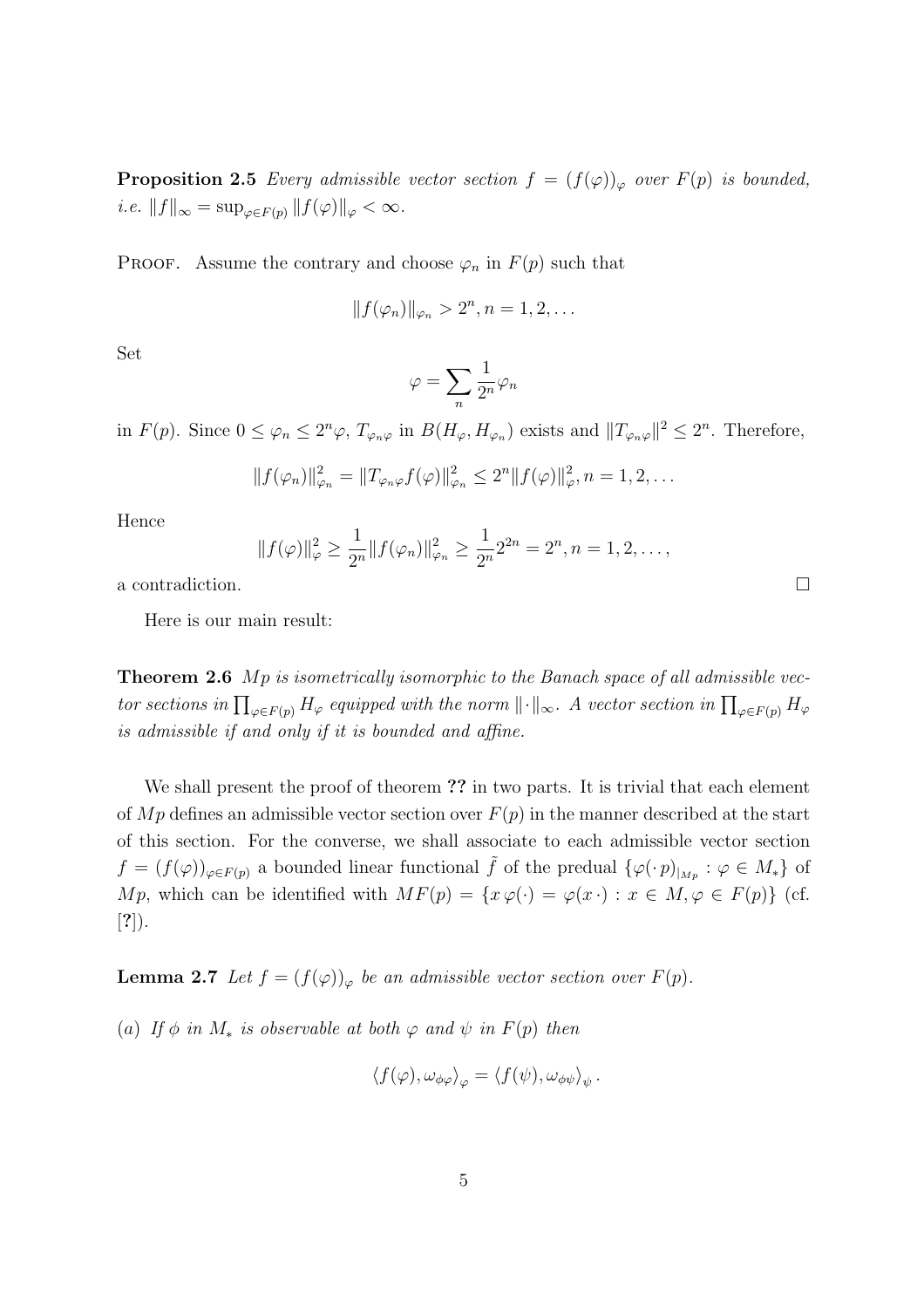(b) If  $\phi \in M_*$  and  $\varphi, \psi \in F(p)$  such that

$$
\phi = x^*\varphi = y^*\psi
$$

for some  $x, y$  in  $M$  then

$$
\langle f(\varphi), \omega_{\phi\varphi} \rangle_{\varphi} = \langle f(\varphi), x \omega_{\varphi} \rangle_{\varphi} = \langle f(\psi), y \omega_{\psi} \rangle_{\psi} = \langle f(\psi), \omega_{\phi\psi} \rangle_{\psi}.
$$

PROOF. (a) Let  $\rho = \frac{\varphi + \psi}{2}$  $\frac{f+\psi}{2} \in F(p)$ . By the admissibility of f,  $T_{\varphi\rho}(f(\rho)) = f(\varphi)$  and  $T_{\psi\rho}(f(\rho)) = f(\psi)$ . It is easy to see that  $T_{\varphi\rho}^*(\omega_{\phi\varphi}) = \omega_{\phi\rho}$  and  $T_{\psi\rho}^*(\omega_{\phi\psi}) = \omega_{\phi\rho}$ . Now

$$
\langle f(\varphi), \omega_{\phi\varphi} \rangle_{\varphi} = \langle T_{\varphi\rho} f(\rho), \omega_{\phi\varphi} \rangle_{\varphi} = \langle f(\rho), T_{\varphi\rho}^{*}(\omega_{\phi\varphi}) \rangle_{\rho} = \langle f(\rho), \omega_{\phi\rho} \rangle_{\rho} = \langle f(\psi), \omega_{\phi\psi} \rangle_{\psi}.
$$

(b) First, note that  $\phi$  is observable at both  $\varphi$  and  $\psi$  and thus the asserted equalities make sense. Our assertion follows from lemma ?? and (a) and the following observation

$$
\omega_{\phi\varphi} = \Lambda_{\varphi}(\phi) = \Lambda_{\varphi}(x^*\varphi) = x\Lambda_{\varphi}(\varphi) = x\omega_{\varphi}
$$

and

$$
\omega_{\phi\psi} = \Lambda_{\psi}(\phi) = \Lambda_{\psi}(y^*\psi) = y\Lambda_{\psi}(\psi) = y\omega_{\psi}.
$$

Note that  $Mp = (MF(p))^*$ . This suggests us to make the following

**Definition 2.8** Let  $f = (f(\varphi))_{\varphi}$  be an admissible vector section over  $F(p)$ . Define for each  $\phi$  in  $MF(p)$ ,

$$
\tilde{f}(\phi) = \langle f(\varphi), \omega_{\phi\varphi} \rangle_{\varphi},
$$

where  $\varphi \in F(p)$  and  $\phi$  is observable at  $\varphi$ .

Clearly,  $\tilde{f}(0) = 0$ . For a non-zero  $\phi$  in  $MF(p)$ , it follows from lemma ??(a) that the definition of  $\tilde{f}(\phi)$  is independent of the choice of  $\varphi$  for which  $\phi \in L^2(\varphi)$ , and  $\varphi = |\phi|/||\phi||$  is just a good choice, where  $|\phi|$  is the absolute value of  $\phi$  coming from the polar decomposition of  $\phi$  (see, e.g. [?]). Moreover, if  $\phi = x^*\varphi$  for some  $\varphi$  in  $F(p)$  then by lemma  $??$ (b),

$$
\tilde{f}(\phi) = \langle f(\varphi), x\omega_{\varphi} \rangle_{\varphi}.
$$

PROOF OF THE FIRST PART OF THEOREM ??. The first task is to prove that  $\tilde{f}$  is a bounded linear functional of  $MF(p)$  for every admissible vector section  $f = (f(\varphi))_{\varphi}$ over  $F(p)$ . To verify that  $\tilde{f}$  is additive, let  $\rho$ ,  $\varphi$  and  $\psi$  be elements of  $MF(p)$  such that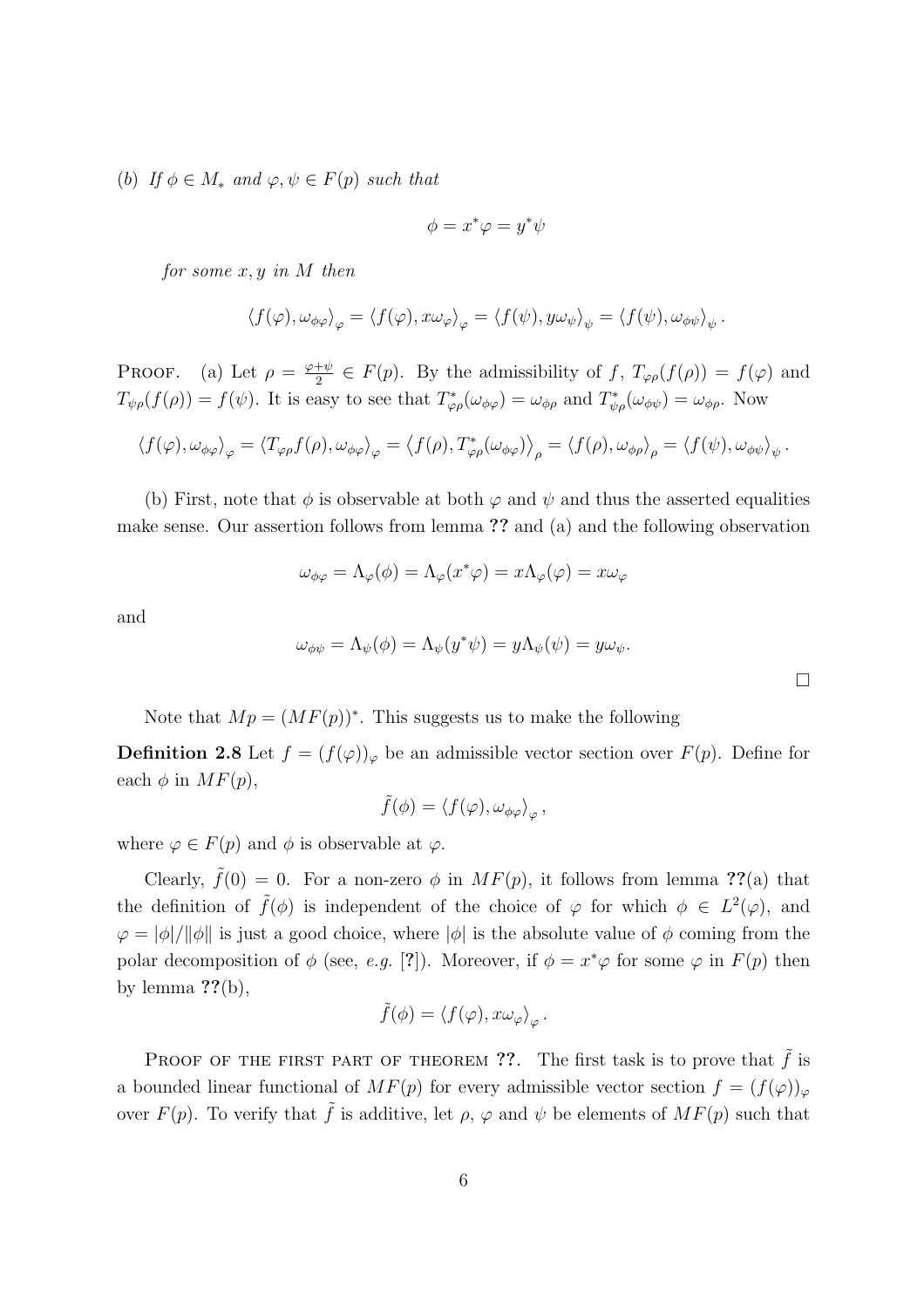$\rho = \varphi + \psi$ . In case  $\varphi = \psi = 0$ , it is plain that  $\tilde{f}(\rho) = \tilde{f}(\varphi) + \tilde{f}(\psi)$ . Suppose that not both  $\varphi$  and  $\psi$  are zero. [?] or [?] showed that

$$
||\rho|(x)|^2 \le (||\varphi|| + ||\psi||)(|\varphi| + |\psi|)(x^*x), \quad \forall x \in M.
$$

Hence,  $|\rho| \in L^2(\tau)$ , where  $\tau = \frac{|\varphi| + |\psi|}{\|\varphi\| + \|\varphi\|}$  $\frac{|\varphi|+|\psi|}{\|\varphi\|+\|\psi\|} \in F(p)$ . Clearly,  $|\varphi|, |\psi| \in L^2(\tau)$ . As a result,  $\rho, \varphi$ and  $\psi \in L^2(\tau)$ . Now,  $\tilde{f}(\rho) = \langle f(\tau), \omega_{\rho\tau} \rangle_{\tau}$ ,  $\tilde{f}(\varphi) = \langle f(\tau), \omega_{\varphi\tau} \rangle_{\tau}$  and  $\tilde{f}(\psi) = \langle f(\tau), \omega_{\psi\tau} \rangle_{\tau}$ . The additivity of  $\tilde{f}$  follows easily since, by uniqueness,  $\omega_{\rho\tau} = \omega_{\varphi\tau} + \omega_{\psi\tau}$ . By lemma ??,  $\omega_{(\lambda \phi)\varphi} = \bar{\lambda} \omega_{\phi\varphi}$ ,  $\forall \lambda \in \mathbb{C}, \forall \varphi \in F(p), \forall \phi \in L^2(\varphi)$ . Therefore,  $\tilde{f}$  is a linear functional on  $MF(p)$ . For the boundedness of  $\tilde{f}$ , assume  $\phi$  is a nonzero element in  $MF(p)$  and  $\varphi = \frac{|\phi|}{||\phi||}$  $\frac{|\phi|}{\|\phi\|}$  then  $\phi \in L^2(\varphi)$  with  $\|\phi\|_{L^2(\varphi)} \le \|\phi\|$  and

$$
|\tilde{f}(\phi)| = |\langle f(\varphi), \omega_{\phi\varphi} \rangle_{\varphi}| \leq ||f(\varphi)||_{\varphi} ||\omega_{\phi\varphi}||_{\varphi} \leq ||f||_{\infty} ||\phi||_{L^2(\varphi)} \leq ||f||_{\infty} ||\phi||.
$$

Consequently,  $\tilde{f} \in (MF(p))^* = Mp$ . When we consider  $\tilde{f}$  as an element of  $Mp$ , for any  $\varphi$  in  $F(p)$  and x in M we have

$$
\left\langle \tilde{f}\omega_{\varphi},x\omega_{\varphi}\right\rangle_{\varphi}=\varphi(x^*\tilde{f})=x^*\varphi(\tilde{f})=\tilde{f}(x^*\varphi)=\left\langle f(\varphi),x\omega_{\varphi}\right\rangle_{\varphi}.
$$

This means that the vector section  $(f\omega_{\varphi})_{\varphi}$  is exactly the original f.

Conversely, since the embedding  $Mp \hookrightarrow$  $\overline{a}$  $\varphi \in F(p)$   $H_{\varphi}$  is an isometry with respect to the  $\ell^{\infty}$  norm, we have an isometrical isomorphism  $\Theta$  from  $Mp$  onto the Banach space of all admissible vector sections f over  $F(p)$  such that  $\Theta(\tilde{f}) = f$ .

We now proceed to prove the second part of theorem ??. The following easy lemma is stated for reference.

**Lemma 2.9** Let  $(y_{\varphi})_{\varphi \in F(p)}$  be an affine vector section over  $F(p)$ . If  $0 \leq \lambda \leq 1$ ,  $\varphi, \psi_1, \ldots, \psi_n \in F(p)$  and  $\varphi = \psi_1 + \ldots + \psi_n$  then for every x in M we have

$$
\left\langle y_{\lambda\varphi},x\omega_{\lambda\varphi}\right\rangle _{\lambda\varphi}=\lambda\left\langle y_{\varphi},x\omega_{\varphi}\right\rangle _{\varphi}
$$

and

$$
\langle y_{\varphi}, x\omega_{\varphi}\rangle_{\varphi} = \langle y_{\psi_1}, x\omega_{\psi_1}\rangle_{\psi_1} + \cdots + \langle y_{\psi_n}, x\omega_{\psi_n}\rangle_{\psi_n}.
$$

To motivate the next step of the proof, we note that for yp in  $Mp$  and  $0 \leq \psi \leq \varphi$  in  $F(p)$  we always have, for all x in M,

$$
\psi(x^*y) = \langle y\omega_{\psi}, x\omega_{\psi}\rangle_{\psi} = \langle y\omega_{\varphi}, x\omega_{\psi\varphi}\rangle_{\varphi} = \langle y\omega_{\varphi}, T^*_{\psi\varphi}(x\omega_{\psi})\rangle_{\varphi} = \langle T_{\psi\varphi}(y\omega_{\varphi}), x\omega_{\psi}\rangle_{\psi}.
$$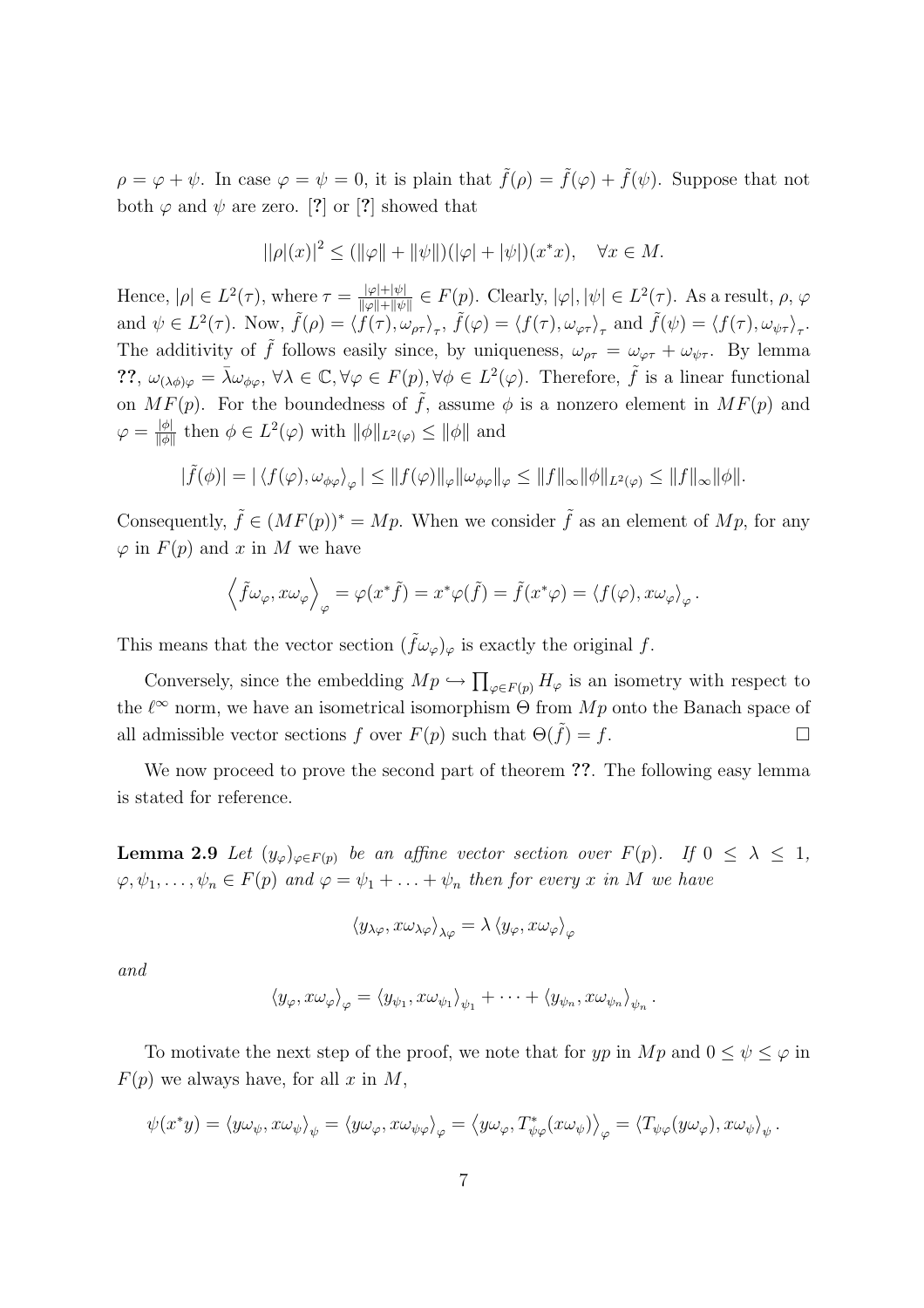**Lemma 2.10** Let  $(y_{\varphi})_{\varphi \in F(p)}$  be an affine vector section over  $F(p)$ . Assume  $\varphi, \psi$  in  $F(p)$ satisfy that  $0 \leq \psi \leq \varphi$ . Suppose there is a projection P in the commutant  $\pi_{\varphi}(M)'$  of  $\pi_{\varphi}(M)$  in  $B(H_{\varphi})$  such that  $\psi(x) = \langle x \omega_{\varphi}, P \omega_{\varphi} \rangle_{\varphi}, \forall x \in M$ . We have

$$
\langle y_{\psi}, x \omega_{\psi} \rangle_{\psi} = \langle y_{\varphi}, x \omega_{\psi \varphi} \rangle_{\varphi}, \quad \forall x \in M.
$$

PROOF. Write  $\varphi = \psi + \rho$ , where  $\rho$  in  $F(p)$  is defined by

$$
\rho(x) = \langle x\omega_{\varphi}, (1 - P)\omega_{\varphi} \rangle_{\varphi}, \quad \forall x \in M.
$$

Define two isometries R from  $H_{\psi}$  into  $H_{\varphi}$  and S from  $H_{\rho}$  into  $H_{\varphi}$  by setting

$$
R(x\omega_{\psi}) = P(x\omega_{\varphi}) \text{ and } S(x\omega_{\rho}) = (1 - P)(x\omega_{\varphi}), \quad \forall x \in M.
$$

Note that  $RH_{\psi} = PH_{\varphi}$  and  $SH_{\rho} = (1 - P)H_{\varphi}$ . Observe that for all x in M,

$$
\langle y_{\psi}, x\omega_{\psi}\rangle_{\psi} = \langle Ry_{\psi}, R(x\omega_{\psi})\rangle_{\varphi} = \langle Ry_{\psi}, xP\omega_{\varphi}\rangle_{\varphi}
$$

and

$$
\langle y_{\rho}, x \omega_{\rho} \rangle_{\rho} = \langle Sy_{\rho}, S(x \omega_{\rho}) \rangle_{\varphi} = \langle Sy_{\rho}, x(1 - P) \omega_{\varphi} \rangle_{\varphi}.
$$

By lemma  $\mathbf{??}$ , for every x in M

$$
\langle y_{\varphi}, x\omega_{\varphi} \rangle_{\varphi} = \langle y_{\psi}, x\omega_{\psi} \rangle_{\psi} + \langle y_{\rho}, x\omega_{\rho} \rangle_{\rho}
$$
  
=  $\langle Ry_{\psi}, xP\omega_{\varphi} \rangle_{\varphi} + \langle Sy_{\rho}, x(1-P)\omega_{\varphi} \rangle_{\varphi}$   
=  $\langle Ry_{\psi} + Sy_{\rho}, x\omega_{\varphi} \rangle_{\varphi}$ ,

since  $(1 - P)Ry_{\psi} = PSy_{\rho} = 0$ . Consequently,  $y_{\varphi} = Ry_{\psi} + Sy_{\rho}$  and thus  $Py_{\varphi} = Ry_{\psi}$ . It is clear that  $P\omega_{\varphi} = \omega_{\psi\varphi}$ . Hence

$$
\langle y_{\psi}, x\omega_{\psi}\rangle_{\psi} = \langle Ry_{\psi}, R(x\omega_{\psi})\rangle_{\varphi} = \langle Py_{\varphi}, xP\omega_{\varphi}\rangle_{\varphi} = \langle y_{\varphi}, x\omega_{\psi\varphi}\rangle_{\varphi}.
$$

PROOF OF THE SECOND PART OF THEOREM ??. Let  $(y_{\varphi})_{\varphi \in F(p)}$  be a bounded affine vector section over  $F(p)$ . We prove that for every  $\varphi$  and  $\psi$  in  $F(p)$  such that  $0 \le \psi \le \varphi$ ,

$$
\langle y_{\psi}, x \omega_{\psi} \rangle_{\psi} = \langle y_{\varphi}, x \omega_{\psi \varphi} \rangle_{\varphi}, \quad \forall x \in M.
$$

By the Radon–Nikodym theorem (see *e.g.* Sakai [?]), there is a T in  $\pi_{\varphi}(M)$ ',  $0 \le T \le 1$ , such that  $\psi(x) = \langle x \omega_{\varphi}, T \omega_{\varphi} \rangle_{\varphi}, \forall x \in M, i.e.$   $T \omega_{\varphi} = \omega_{\psi\varphi}$ . By the spectral theorem for bounded self-adjoint Hilbert space operators, we can write

$$
T = \int_0^1 \lambda \, dE(\lambda),
$$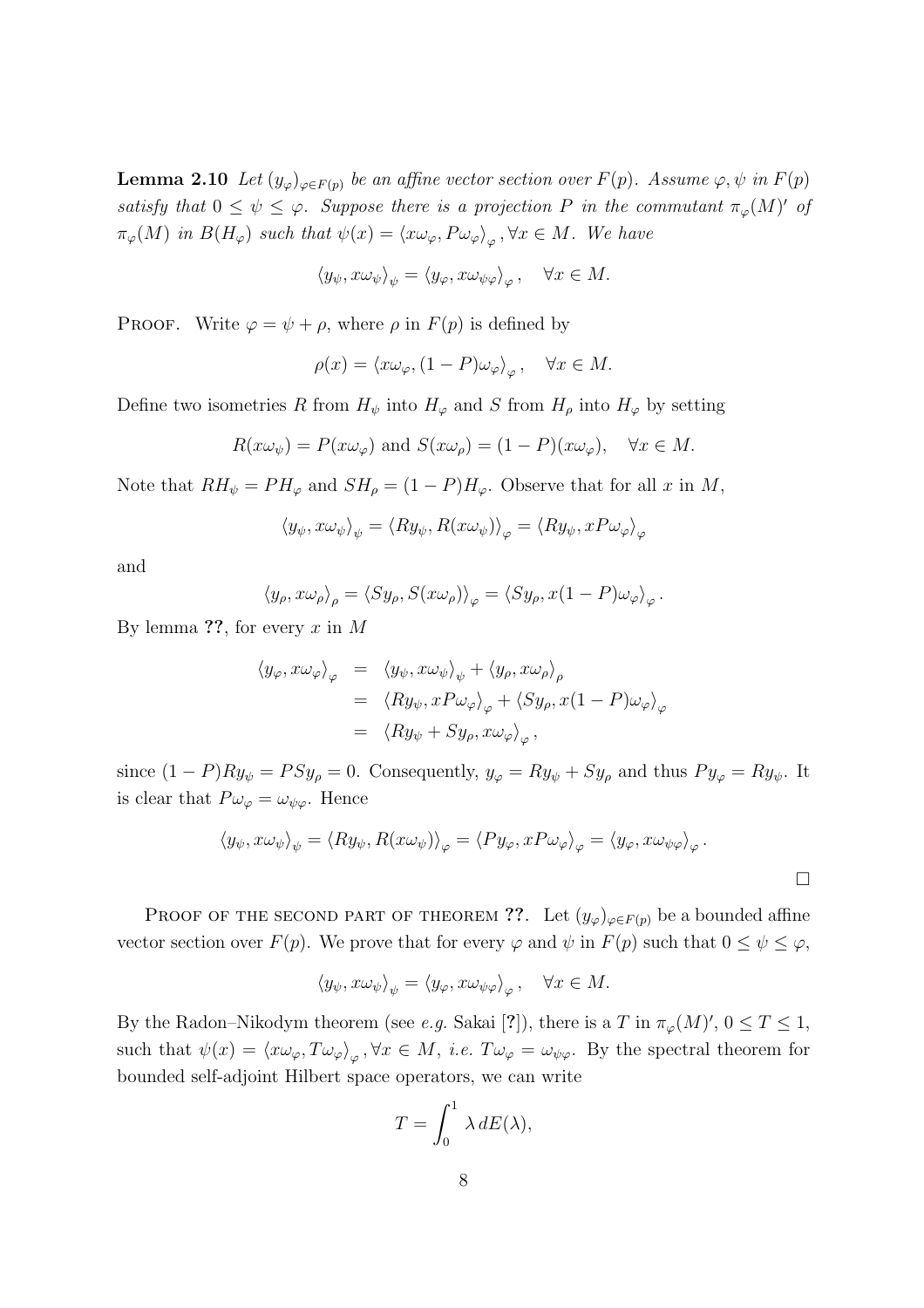where E is the projection-valued measure related to T. For  $\varepsilon > 0$ , there is a partition  $\{\Delta_1, \ldots, \Delta_n\}$  of  $[0,1]$  and  $\lambda_1, \ldots, \lambda_n$  between 0 and 1 such that  $0 \leq \sum_{k} \lambda_k E(\Delta_k) \leq T$ and  $||T - \sum \lambda_k E(\Delta_k)|| < \varepsilon$ . Define  $\psi_k$  in  $F(p)$  by

$$
\psi_k(x) = \langle x\omega_\varphi, E(\Delta_k)\omega_\varphi \rangle_\varphi, \quad \forall x \in M, k = 1, \dots, n.
$$

It is equivalent to say that

$$
E(\Delta_k)\omega_{\varphi}=\omega_{\psi_k\varphi},\ k=1,\ldots,n.
$$

Since  $E(\Delta_k) \in \pi_{\varphi}(M)$ ',  $k = 1, \ldots, n$ , we have, by lemma ??,

$$
\left\langle y_{\psi_k},x\omega_{\psi_k}\right\rangle_{\psi_k}=\left\langle y_{\varphi},x\omega_{\psi_k\varphi}\right\rangle_{\varphi}=\left\langle y_{\varphi},xE(\Delta_k)\omega_{\varphi}\right\rangle_{\varphi}.
$$

Let  $\psi_0 = \sum \lambda_k \psi_k$ . We have  $0 \leq \psi_0 \leq \psi \leq \varphi$ . Write  $\psi = \psi_0 + \rho$ . Note  $\rho \in F(p)$  and  $\|\rho\| = \|\psi\| - \|\psi_0\| =$  $\overline{a}$  $\omega_\varphi,(T-\sum \lambda_k E(\Delta_k))\omega_\varphi\Big\}$  $\mathbb{E}_{\varphi} \leq \|T - \sum \lambda_k E(\Delta_k)\| \, \|\varphi\| < \|\varphi\| \varepsilon.$ 

By lemma ??,

$$
\langle y_{\psi}, x\omega_{\psi}\rangle_{\psi} = \langle y_{\psi_{0}}, x\omega_{\psi_{0}}\rangle_{\psi_{0}} + \langle y_{\rho}, x\omega_{\rho}\rangle_{\rho}
$$
  

$$
= \sum_{k=1}^{n} \lambda_{k} \langle y_{\psi_{k}}, x\omega_{\psi_{k}}\rangle_{\psi_{k}} + \langle y_{\rho}, x\omega_{\rho}\rangle_{\rho}
$$
  

$$
= \sum_{k=1}^{n} \lambda_{k} \langle y_{\varphi}, xE(\Delta_{k})\omega_{\varphi}\rangle_{\varphi} + \langle y_{\rho}, x\omega_{\rho}\rangle_{\rho}
$$
  

$$
= \langle y_{\varphi}, x\sum_{k=1}^{n} \lambda_{k} E(\Delta_{k})\omega_{\varphi} \rangle_{\varphi} + \langle y_{\rho}, x\omega_{\rho}\rangle_{\rho}.
$$

Therefore,

$$
\left| \langle y_{\psi}, x\omega_{\psi} \rangle_{\psi} - \langle y_{\varphi}, x\omega_{\psi\varphi} \rangle_{\varphi} \right|
$$
  
\n
$$
\leq \left| \left\langle y_{\varphi}, x(T - \sum_{k=1}^{n} \lambda_{k} E(\Delta_{k})) \omega_{\varphi} \right\rangle_{\varphi} \right| + \left| \langle y_{\rho}, x\omega_{\rho} \rangle_{\rho} \right|
$$
  
\n
$$
\leq ||y_{\varphi}||_{\varphi} ||x|| ||T - \sum_{k=1}^{n} \lambda_{k} E(\Delta_{k}) || ||\omega_{\varphi}||_{\varphi} + ||y_{\rho}||_{\rho} ||x|| ||\omega_{\rho}||_{\rho}
$$
  
\n
$$
< K ||x|| ||\varphi||^{1/2} \varepsilon + K ||x|| ||\varphi||^{1/2} \varepsilon^{1/2},
$$

where  $K = ||y||_{\infty}$  is the bound of y. Since  $\varepsilon$  is arbitrary,  $\langle y_{\psi}, x\omega_{\psi}\rangle_{\psi} = \langle y_{\varphi}, x\omega_{\psi\varphi}\rangle_{\varphi} =$  $y_{\varphi}, T_{\psi\varphi}^*(x\omega_{\psi})\rangle_{\varphi}, \forall x \in M.$  In other words,  $T_{\psi\varphi}y_{\varphi} = y_{\psi}$ , as asserted. Thus  $(y_{\varphi})_{\varphi}$  is admissible. The fact that every admissible vector section is bounded and affine follows from the first part of the proof.  $\Box$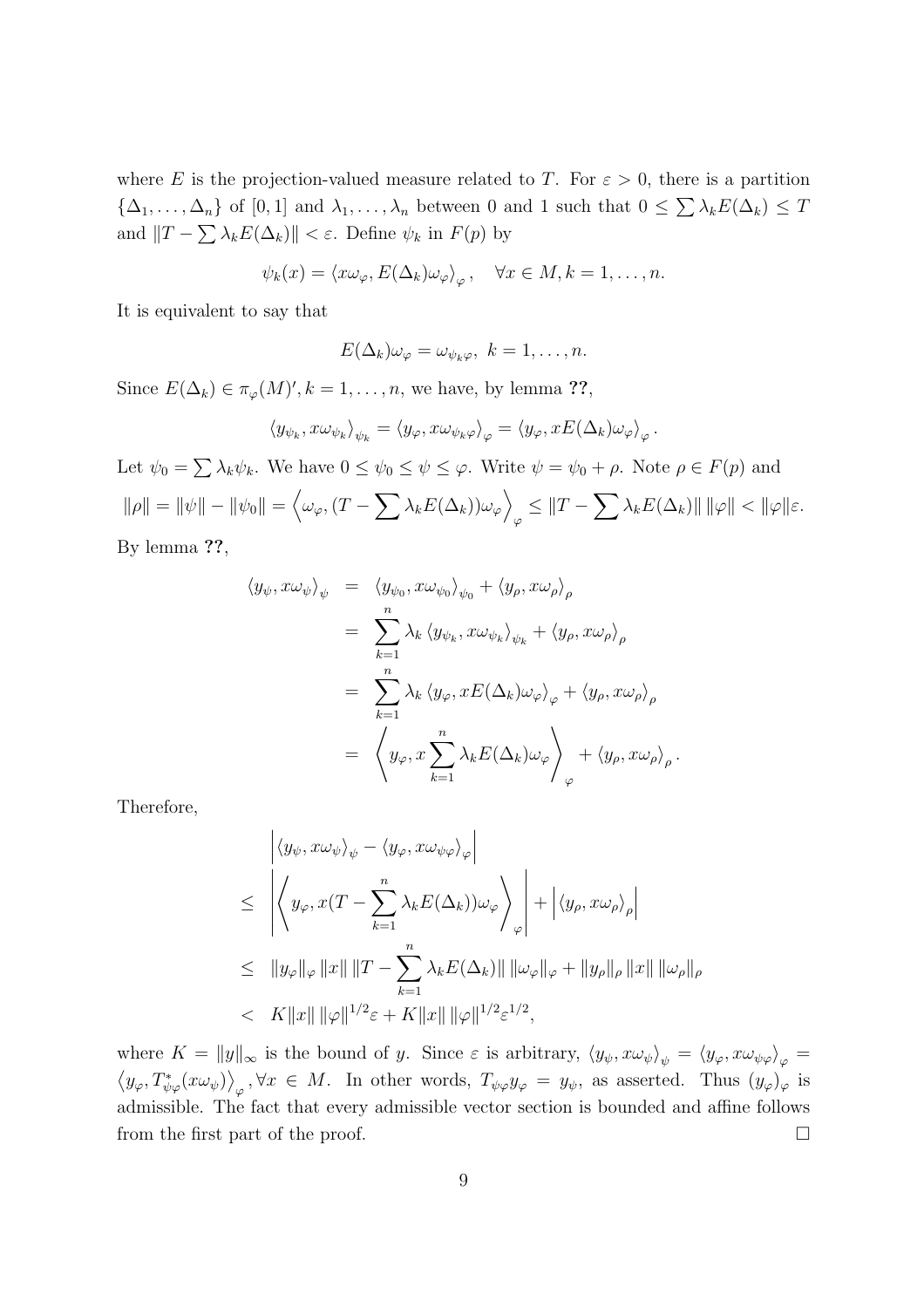## 3 Represent C\*-algebras via continuous admissible vector sections

Let A be a C<sup>\*</sup>-algebra and p the closed projection in  $A^{**}$  related to a closed left ideal L of A. Let  $F(p) = \{ \varphi \in A^* : \varphi \geq 0, \varphi(p) = ||\varphi|| \leq 1 \}.$  As a special case of theorem ??, we have

**Theorem 3.1**  $A^{**}p \ (\cong A^{**}/L^{**})$  is isometrically isomorphic to the Banach space of all admissible vector sections over  $F(p)$ , which consists exactly of all bounded affine vector sections over  $F(p)$ .

It is natural to ask which admissible vector sections Ap contains. Analogous to the classical Kadison function representation (cf.  $[?]$ ) one may guess Ap consists of all "continuous" affine vector sections over  $F(p)$ . The question is how we define continuity for the field  $(F(p), \{H_{\varphi}\}_{\varphi})$  of Hilbert spaces. Of course, all vector sections arising from Ap should be continuous.

Recall the notion of a continuous field of (complex) Hilbert spaces  $[?, ?]$ . Let T be a Hausdorff space called the *base space*. For each t in T, let  $H_t$  be a (complex) Hilbert space, called the *fiber Hilbert space*. A vector section is a function  $x$  on  $T$  such that  $x(t) \in H_t, \forall t \in T$ . A (full) continuous structure for the field  $(T, \{H_t\}_{t \in T})$  of Hilbert spaces is a linear space  $\Gamma$  of vector sections, called *continuous vector sections*, satisfying the conditions:

- (i)  $t \mapsto ||x(t)||_{H_t}$  is continuous on T for all x in  $\Gamma$ .
- (ii)  $\{x(t) : x \in \Gamma\}$  is norm dense in  $H_t$  for all t in T.
- (iii) Let x be a vector section; if for any t in T and  $\varepsilon > 0$  there exists an a in  $\Gamma$  such that  $||x(t) - a(t)|| < \varepsilon$  throughout a neighborhood of t then  $x \in \Gamma$ .

The triple  $(T, \{H_t\}_t, \Gamma)$  is called a continuous field of Hilbert spaces.

A linear space X of vector sections which satisfies conditions (i) and (ii) defines a continuous structure  $\Gamma(X)$ , which is the set of all vector sections x satisfying the condition that

(iii)<sup>'</sup> For any t in T and  $\varepsilon > 0$  there exists an a in X such that  $||x(t) - a(t)|| < \varepsilon$ throughout a neighborhood of t.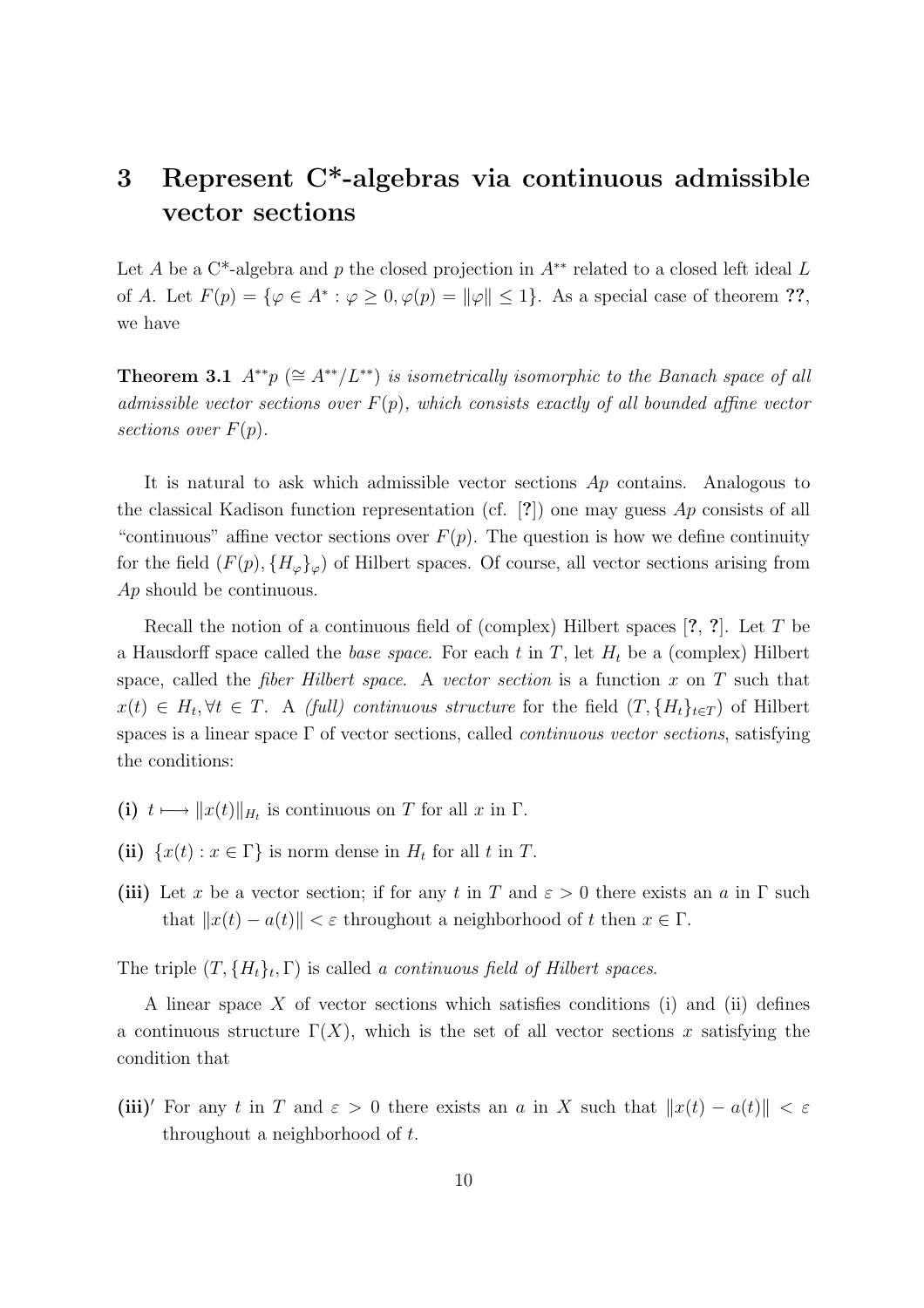It is easy to see that for a vector section  $x = (x(t))_{t \in T}$ , x is continuous (that is  $x \in \Gamma(X)$ ) if and only if

- 1.  $t \mapsto \langle x(t), x(t) \rangle_{H_t}$  is continuous on T, and
- 2.  $t \longmapsto \langle x(t), y(t) \rangle_{H_t}$  is continuous on  $T, \forall y \in X$ .

A vector section x is said to be *bounded* if  $||x||_{\infty} = \sup_{t \in T} ||x(t)||_{H_t} < \infty$ . x is said to be weakly continuous in  $(T, \{H_t\}_t, \Gamma(X))$  if the scalar function  $t \mapsto \langle x(t), y(t) \rangle_{H_t}$  is continuous on T for every y in  $\Gamma(X)$ . If x is bounded then  $\Gamma(X)$  can be replaced by X in the above condition. A weakly continuous vector section  $x$  is continuous if and only if  $t \mapsto \langle x(t), x(t) \rangle_{H_t}$  is continuous on T (cf. [?]).

Now, let us point out that if  $ap \in Ap$  then  $\varphi \mapsto \|a\omega_{\varphi}\|_{\varphi}$  is continuous on  $F(p)$ . It is also clear that  $A\omega_{\varphi}$  is norm dense in  $H_{\varphi}$  for each  $\varphi$  in  $F(p)$ . Therefore, the set X of vector sections arising from  $Ap$  defines a continuous structure  $\Gamma(X)$  which we shall henceforth write as  $\Gamma(Ap)$ . A vector section  $(x_{\varphi})_{\varphi \in F(p)}$  in  $(F(p), \{H_{\varphi}\}_{\varphi}, \Gamma(Ap))$  is continuous if and only if for any  $\varepsilon > 0$  and  $\varphi$  in  $F(p)$  there exist an a in A and a neighborhood  $V_{\varphi}$  of  $\varphi$  in  $F(p)$  such that

$$
||x_{\psi} - a\omega_{\psi}||_{\psi} < \varepsilon, \quad \forall \psi \in V_{\varphi}.
$$

In this context, a bounded vector section  $(x_{\varphi})_{\varphi \in F(p)}$  is weakly continuous if  $\varphi \mapsto$  $\langle x_{\varphi}, a\omega_{\varphi}\rangle_{\varphi}$  is continuous on  $F(p)$ ,  $\forall a \in A$ . A weakly continuous vector section  $(x_{\varphi})_{\varphi \in F(p)}$ is continuous if  $\varphi \mapsto \langle x_{\varphi}, x_{\varphi} \rangle_{\varphi}$  is continuous on  $F(p)$ . Moreover, a vector section  $(x_{\varphi})_{\varphi \in F(p)}$  is continuous if and only if  $\varphi \mapsto \langle x_{\varphi}, y_{\varphi} \rangle_{\varphi}$  is continuous on  $F(p)$  for all weakly continuous vector sections  $(y_\varphi)_{\varphi \in F(p)}$ . In fact,  $(x_\varphi)_{\varphi \in F(p)}$  itself must be weakly continuous in this case, and thus  $\varphi \longmapsto \langle x_{\varphi}, x_{\varphi} \rangle_{\varphi}$  is continuous on  $F(p)$ , too. It is plain that continuous vector sections need not arise from elements of  $Ap$ . However, we have

Theorem 3.2 Ap ( $\cong A/L$ ) is isometrically isomorphic to the Banach space of all continuous admissible (= continuous and affine) vector sections of the continuous field of Hilbert spaces  $(F(p), \{H_{\varphi}\}_{\varphi}, \Gamma(A)).$ 

**PROOF.** We adopt the notations used in the last section with M replaced by  $A^{**}$ . Let  $f = (f(\varphi))_{\varphi}$  be a continuous admissible vector section over  $F(p)$ . In view of theorem ??, it suffices to show that whenever  $\phi_{\lambda} \longrightarrow \phi$  in the weak\* topology of the polar  $L^{\circ} = (A/L)^{*}$  of L in  $A^{*}, \tilde{f}(\phi_{\lambda}) \longrightarrow \tilde{f}(\phi)$ . By the Krein–Smulian theorem, we need only to check this for bounded nets. So assume  $\|\phi_{\lambda}\| \leq 1$ . Note that  $L^{\circ} = \{ \psi \in A^* : \psi = \psi(\cdot p) \}$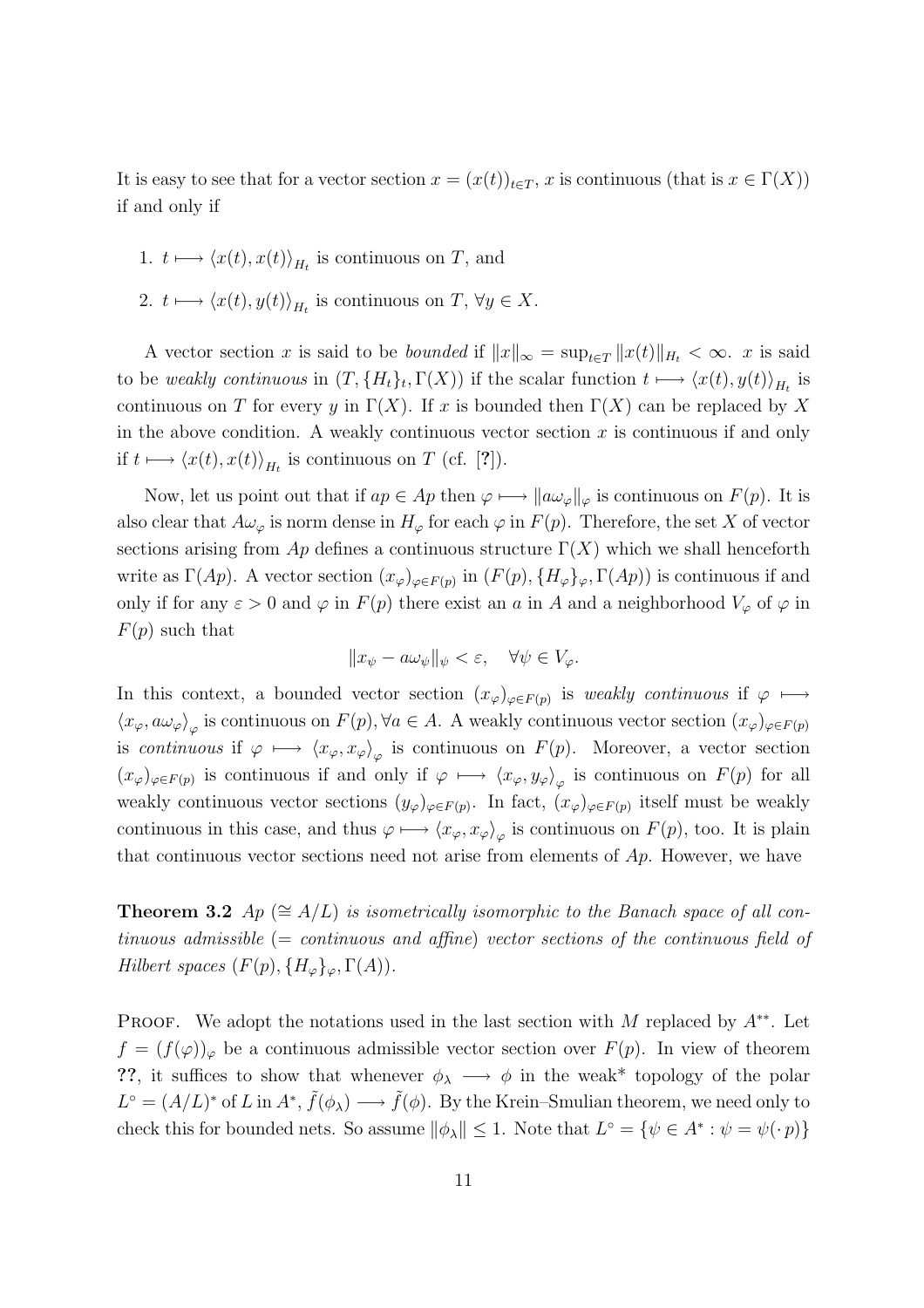and hence if  $\psi \in L^{\circ}$  and  $\|\psi\| \leq 1$  then  $|\psi| \in F(p)$ . Since  $F(p)$  is weak\* compact, there is a subnet  $\phi_k$  of  $\phi_\lambda$  such that  $\varphi_k = |\phi_k|$  converges to an element  $\varphi$  of  $F(p)$  in the weak\* topology (note that  $\varphi$  is not necessarily  $|\phi|$ , see e.g. [?]). Now for any a in A the inequalities

$$
|\phi_k(a)|^2 \le ||\varphi_k||\varphi_k(a^*a), \quad \forall k,
$$

imply

$$
|\phi(a)|^2 \le K\varphi(a^*a).
$$

Here  $K = \sup_k ||\varphi_k|| \leq 1$ . Therefore,  $\phi$  is observable at  $\varphi$  and thus

$$
\tilde{f}(\phi) = \langle f(\varphi), \omega_{\phi\varphi} \rangle_{\varphi}.
$$

Let  $\varepsilon > 0$ . Since f is a continuous vector section in  $(F(p), \{H_{\varphi}\}_{\varphi}, \Gamma(Ap))$ , there exist a neighborhood  $U_{\varphi}$  of  $\varphi$  in  $F(p)$  and an a in A such that  $|| f(\psi) - a\omega_{\psi} ||_{\psi} < \varepsilon/3$  in  $U_{\varphi}$ . Thus

$$
||f(\varphi) - a\omega_{\varphi}||_{\varphi} < \varepsilon/3
$$

and

$$
||f(\varphi_k) - a\omega_{\varphi_k}||_{\varphi_k} < \varepsilon/3,
$$

eventually. Also,

$$
|\phi(a) - \phi_k(a)| < \varepsilon/3
$$

eventually. So for  $k$  sufficiently large,

$$
\begin{aligned}\n&\left| \tilde{f}(\phi) - \tilde{f}(\phi_k) \right| \\
&= \left| \langle f(\varphi), \omega_{\phi\varphi} \rangle_{\varphi} - \langle f(\varphi_k), \omega_{\phi_k\varphi_k} \rangle_{\varphi_k} \right| \\
&\leq \left| \langle f(\varphi), \omega_{\phi\varphi} \rangle_{\varphi} - \langle a\omega_{\varphi}, \omega_{\phi\varphi} \rangle_{\varphi} \right| + \left| \langle a\omega_{\varphi}, \omega_{\phi\varphi} \rangle_{\varphi} - \langle a\omega_{\varphi_k}, \omega_{\phi_k\varphi_k} \rangle_{\varphi_k} \right| \\
&+ \left| \langle a\omega_{\varphi_k}, \omega_{\phi_k\varphi_k} \rangle_{\varphi_k} - \langle f(\varphi_k), \omega_{\phi_k\varphi_k} \rangle_{\varphi_k} \right| \\
&\leq \left| |f(\varphi) - a\omega_{\varphi}||_{\varphi} + |\phi(a) - \phi_k(a)| + ||a\omega_{\varphi_k} - f(\varphi_k)||_{\varphi_k} \right| \\
&< \varepsilon/3 + \varepsilon/3 + \varepsilon/3 = \varepsilon.\n\end{aligned}
$$

Consequently,  $\tilde{f}(\phi_k) \longrightarrow \tilde{f}(\phi)$ . Since the same argument can be applied to any subnet of  $\phi_{\lambda}$ , we have  $\tilde{f}(\phi_{\lambda}) \longrightarrow \tilde{f}(\phi)$ . Hence f defines an element in Ap, as asserted.  $\square$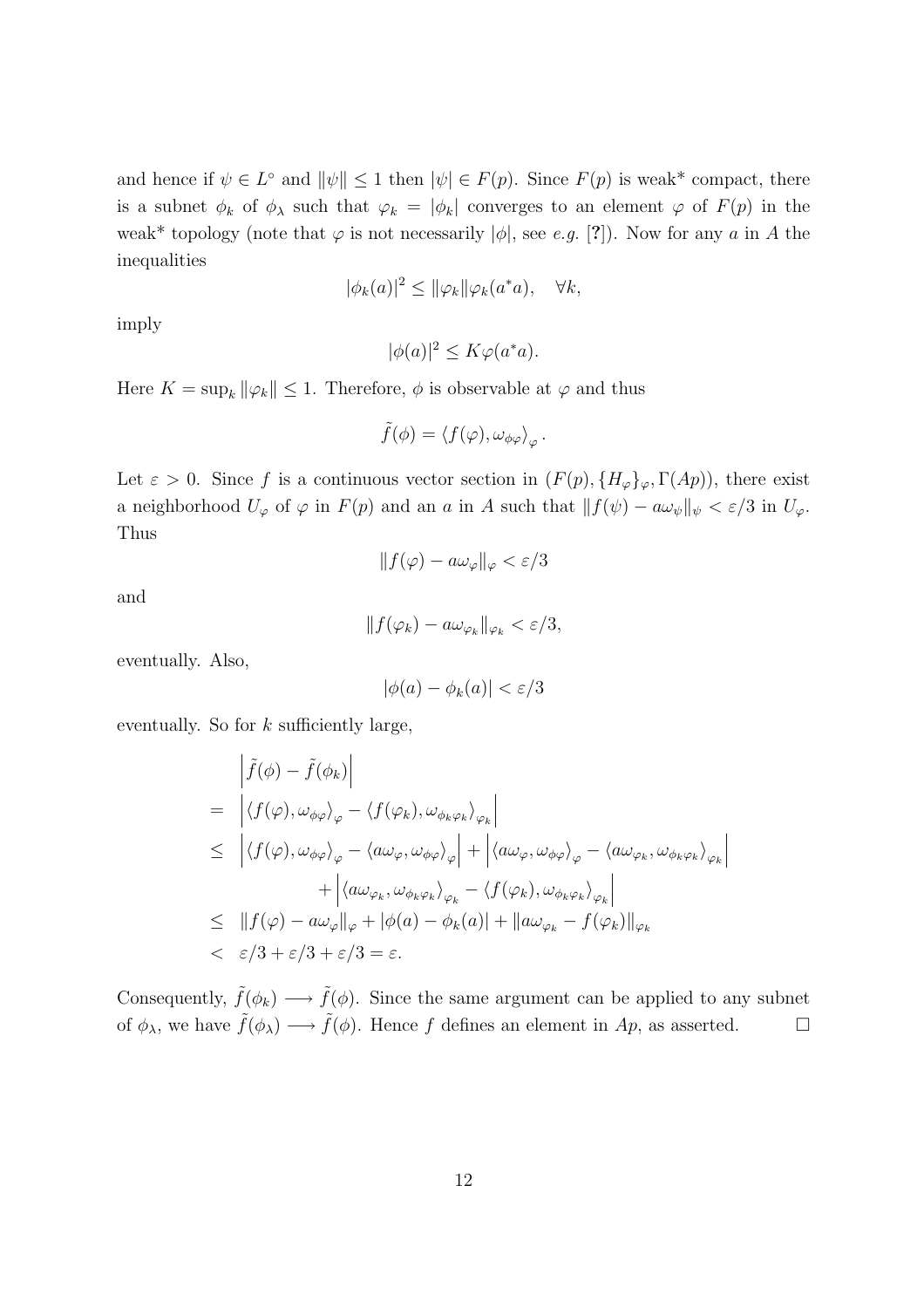## 4 Continuity and weak continuity

From now on, a continuous admissible (resp. admissible) vector section is considered as an element of Ap (resp.  $A^{**}p$ ). Denote by  $\mathcal{W}_p$  the family of all weakly continuous admissible vector sections over  $F(p)$ .

Corollary 4.1 Let  $xp \in A^{**}p$ .

- 1.  $px^*xp \in pAp$  and  $pa^*xp \in pAp$ ,  $\forall ap \in Ap \Leftrightarrow xp \in Ap$ .
- 2.  $pa^*xp \in pAp, \forall ap \in Ap \Leftrightarrow xp \in \mathcal{W}_n$ .
- 3.  $pw^*xp \in pAp, \forall wp \in \mathcal{W}_p \Leftrightarrow xp \in Ap.$

**PROOF.** It follows from [?, 3.5] that for x, y in  $A^{**}$ ,  $\varphi \mapsto \langle x\omega_{\varphi}, y\omega_{\varphi} \rangle_{\varphi} = \varphi(y^*x)$  is continuous on  $F(p)$  if and only if  $py * xp \in pAp$ . Recalling the discussion of fields of Hilbert spaces in section 3, we see that  $(??)$  and  $(??)$  are immediate whilst  $(??)$  is just a restatement of theorem ??.

In case  $p = 1$ , an admissible vector section xp is weakly continuous if and only if  $x \in$ RM(A), the set of right multipliers of A (cf. [?]). In general, we have  $RM(A)p \subseteq W_p$ . To investigate what  $\mathcal{W}_p$  contains, we quote a result of Brown [?, 3.9]:

**Theorem 4.2** Let A be a  $\sigma$ -unital C<sup>\*</sup>-algebra and p a closed projection in A<sup>\*\*</sup>. Let xp in  $A^{**}p$  be such that  $||xp|| = 1$  and  $Axp \subseteq Ap$ . Then there is a right multiplier r of A in  $A^{**}$  such that  $||r|| = 1$  and  $xp = rp$ .

Corollary 4.3 If A is a  $\sigma$ -unital C<sup>\*</sup>-algebra and p is a closed, central projection in A<sup>\*\*</sup> then  $W_p = RM(A)p$ .

Corollary 4.4 Let A be a  $\sigma$ -unital C<sup>\*</sup>-algebra and p a closed projection in A<sup>\*\*</sup>. For an  $xp$  in  $\mathcal{W}_p$ ,

$$
xp \in RM(A)p \Leftrightarrow px^*Axp \subseteq pAp.
$$

**PROOF.** One direction is obvious. For the other one, we assume  $xp \notin RM(A)p$ . Then there is an a in A such that  $\arg \notin Ap$  by theorem ??. Since  $\arg$  is also a weakly continuous vector section, we must have  $px^*a^*axp \notin pAp$ . Hence,  $px^*Axp$  is not contained in  $pAp$ .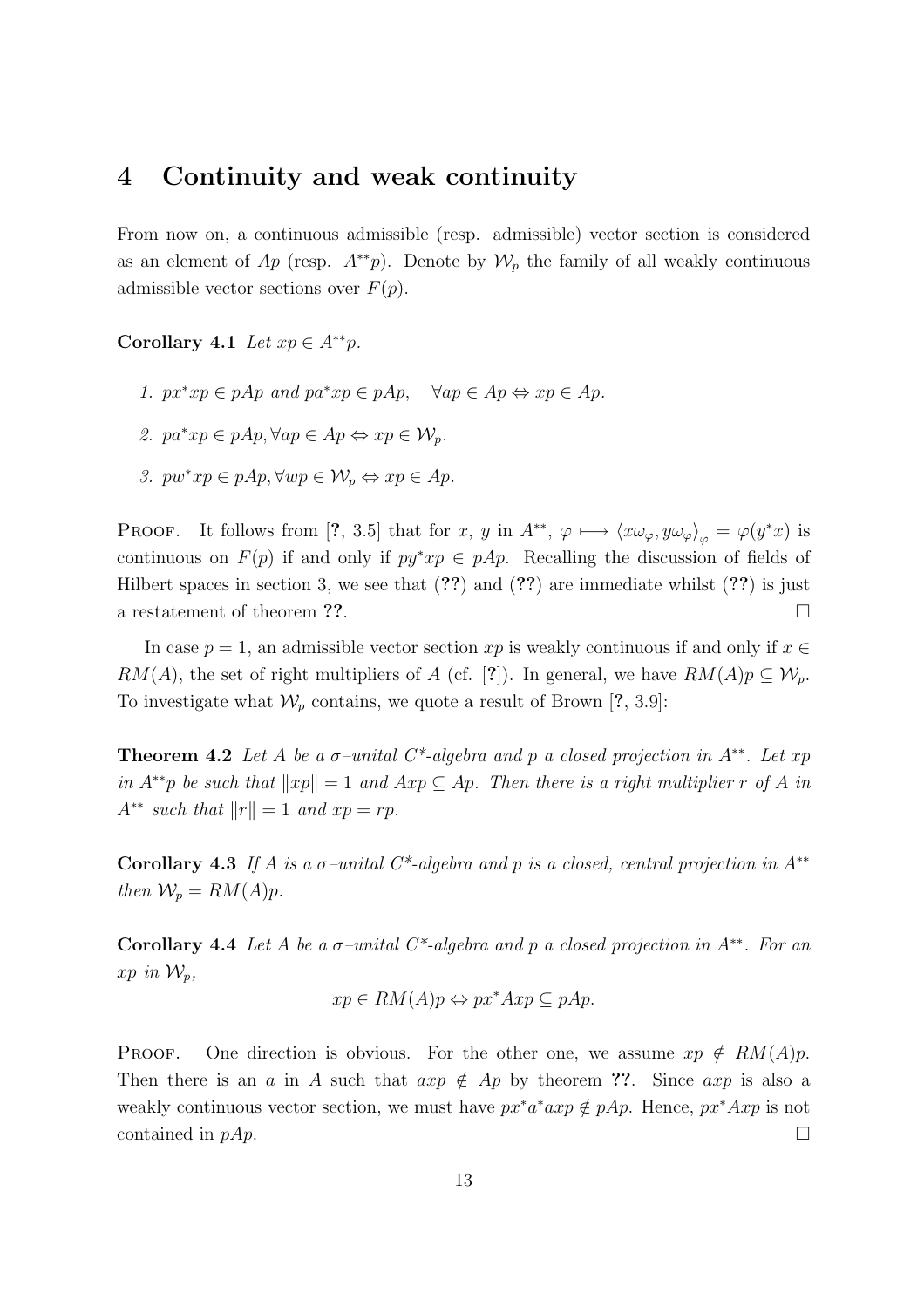Corollary 4.5 Let A be a  $\sigma$ -unital C<sup>\*</sup>-algebra and p a closed projection in A<sup>\*\*</sup>.

1. If  $xp \in W_p$  and  $xp = pxp$  then  $xp \in RM(A)p$ .

2. If A is simple and  $p \in M(A)$  then  $\mathcal{W}_p = RM(A)p$ .

**PROOF.** (??) We check the condition  $px^*Axp \subseteq pAp$ . In fact,

$$
px^*Axp = px^*Apxp \subseteq pApxp, \text{ since } xp \in \mathcal{W}_p,
$$
  
=  $pAxp \subseteq pAp, \text{ again since } xp \in \mathcal{W}_p.$ 

(??) Since  $ApA$  is an ideal of A and A is simple, either  $ApA = \{0\}$  or the norm closure  $\overline{ApA}$  of  $ApA$  coincides with A. But  $ApA = \{0\}$  implies  $p = 0$ . The assertion becomes trivial in this case. So assume  $\overline{ApA} = A$ . Now if  $xp \in \mathcal{W}_p$ , we have

$$
px^*Axp = px^*\overline{ApA}xp \subseteq \overline{pApAp} \subseteq pAp.
$$

The proof is complete since it is always true that  $RM(A)p \subseteq W_p$ .

In the following we present an example to show that the conclusions of corollary ?? can fail if the hypothesis in (??) or (??) is not fulfilled.

Example 4.6 Let H be a separable infinite dimensional Hilbert space with an orthonormal basis  $\{e_1, e_2, \ldots\}$ . Let p be the projection of H onto span $\{e_1, e_3, e_5, \ldots\}$  and  $A =$  $C^*(\mathcal{K}, 1-p)$ , the C<sup>\*</sup>-subalgebra of  $B(H)$  generated by  $\mathcal{K}$ , the C<sup>\*</sup>-subalgebra of all compact operators on H, and  $1 - p$ . Then the separable (hence  $\sigma$ –unital) C<sup>\*</sup>-algebra A is given by

$$
A = \{ T + \lambda(1 - p) : T \in \mathcal{K}, \lambda \in \mathbb{C} \}
$$

and  $A^{**}$  can be described as

$$
A^{**} = B(H) \oplus \mathbb{C}(1 - p).
$$

When  $A^{**}$  is viewed in this way, the embedding of A into  $A^{**}$  is given by

$$
T + \lambda(1 - p) \longrightarrow (T + \lambda(1 - p), \lambda(1 - p)).
$$

Identify p with  $p \oplus 0$  in  $A^{**}$ . Then  $p \in M(A)$ . Note that A is not simple and thus corollary ??(??) does not apply. It is easy to see that  $Ap = \mathcal{K}p$ ,  $pAp = p\mathcal{K}p$  and  $W_p = B(H)p$ . On the other hand,

$$
RM(A) = \{ (K + \lambda(1 - p) + pS, \lambda(1 - p)) : K \in \mathcal{K}, S \in B(H) \text{ and } \lambda \in \mathbb{C} \}.
$$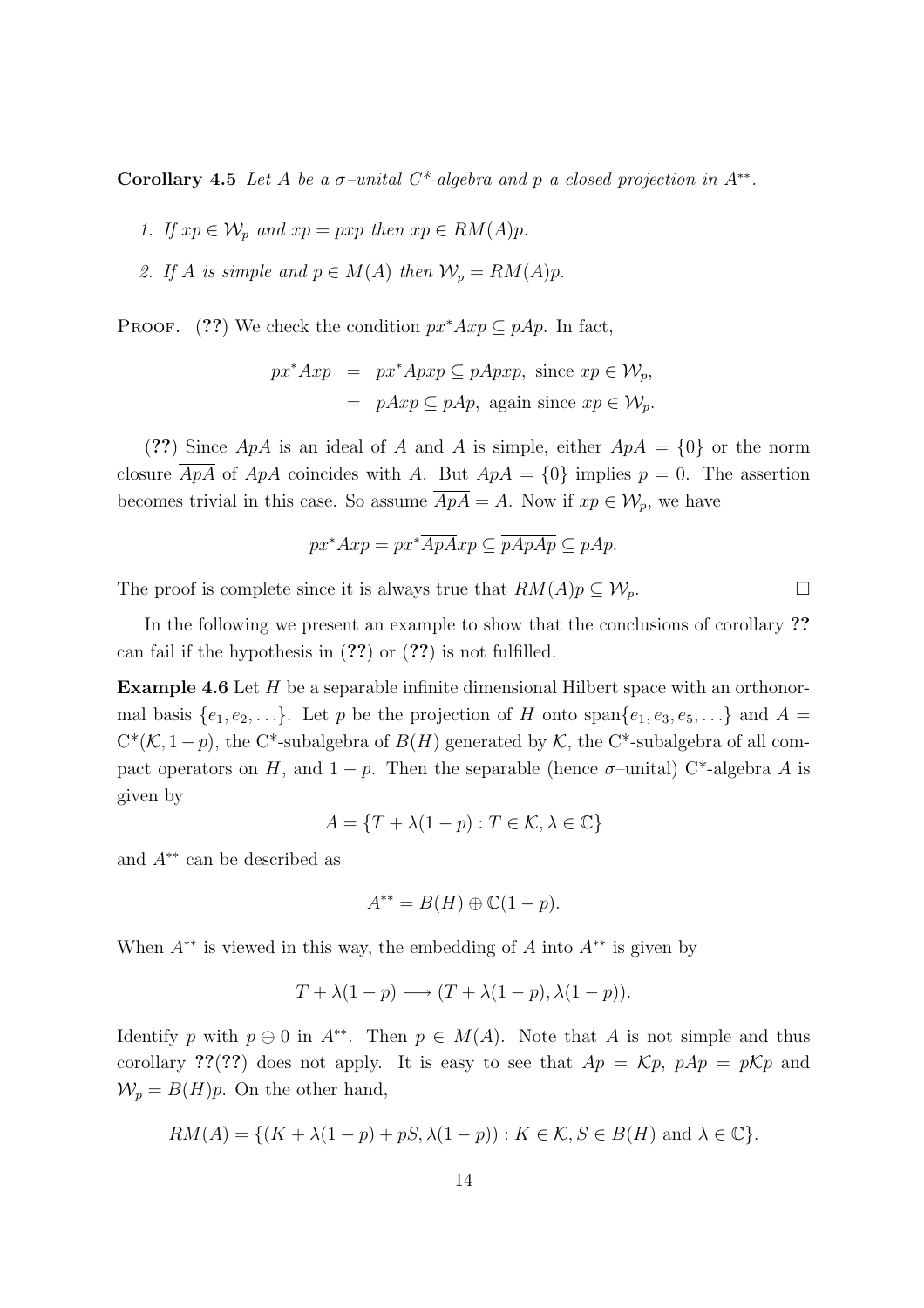Hence  $RM(A)p = \mathcal{K}p + pB(H)p$ . It is clear that  $\mathcal{W}_p \neq RM(A)p$ . For example, if T is the unilateral shift, *i.e.*  $Te_n = e_{n+1}, n = 1, 2, \ldots$  then  $Tp \in \mathcal{W}_p$  but  $Tp \notin RM(A)p$  (since  $(1-p)Tp = Tp \notin Ap$ . We also note that  $Tp \neq pTp = 0$  and thus corollary ??(??) does not apply, either.  $\Box$ 

#### 5 Comparison with Takesaki duality theorem

Let  $A$  be a  $C^*$ -algebra. Let  $H$  be a Hilbert space of sufficiently large infinite dimension such that every cyclic representation of A is unitarily equivalent to a cyclic representation of A on H. Let  $p_{\pi}$  be the projection of H onto  $H_{\pi} = \overline{\pi(A)H}^{\|\cdot\|}$  for each  $\pi$  in the set  $Rep(A, H)$  of all representations of A on H. For each partial isometry u in  $B(H)$  and  $\pi$  in  $Rep(A, H)$  such that  $u^*u \geq p_{\pi}$ , we denote by  $\pi^u$  the representation  $u\pi u^*$ , *i.e.*  $\pi^u(a) = u\pi(a)u^*, \forall a \in A$ . We equip  $Rep(A, H)$  the point strong operator topology (PSOT):

$$
\pi_{\lambda} \xrightarrow{\text{PSOT}} \pi \text{ in } Rep(A, H) \text{ if } \pi_{\lambda}(a)h \xrightarrow{\|\cdot\|} \pi(a)h \text{ in } H, \quad \forall a \in A, \forall h \in H.
$$

**Definition 5.1** ([?], [?]) A function  $T : Rep(A, H) \longmapsto B(H)$  is said to be a TB– admissible operator field if the following conditions are satisfied:

$$
(TB_1) \|T\| := \sup\{\|T(\pi)\| : \pi \in Rep(A, H)\} < \infty.
$$

$$
(TB_2) T(\pi) = p_{\pi} T(\pi) = T(\pi) p_{\pi}, \forall \pi \in Rep(A, H).
$$

- $(TB_3)$   $T(\pi + \pi') = T(\pi) + T(\pi')$  whenever  $\pi, \pi' \in Rep(A, H)$  such that  $H_{\pi} \perp H_{\pi'}$ .
- $(TB_4)$   $T(\pi_u) = uT(\pi)u^*$  whenever  $\pi \in Rep(A, H)$  and u is a partial isometry in  $B(H)$ such that  $u^*u \geq p_{\pi}$ .

In [?], Bichteler extended Takesaki duality theorem [?] for separable C\*-algebras A to the general form:

Theorem 5.2 The set of all TB-admissible operator fields is isometrically isomorphic to  $A^{**}$  in the sense that for each TB-admissible operator field  $T = (T(\pi))_{\pi}$  there is a t in A∗∗ such that

$$
\pi(t) = T(\pi), \quad \forall \pi \in Rep(A, H).
$$

(Here  $\pi$  is understood to be (uniquely) extended to a  $\sigma(A^{**},A^{*})$ -continuous representation (again denoted by  $\pi$ ) of  $A^{**}$  on H.) Moreover,  $t \in A$  if and only if T is PSOT–SOT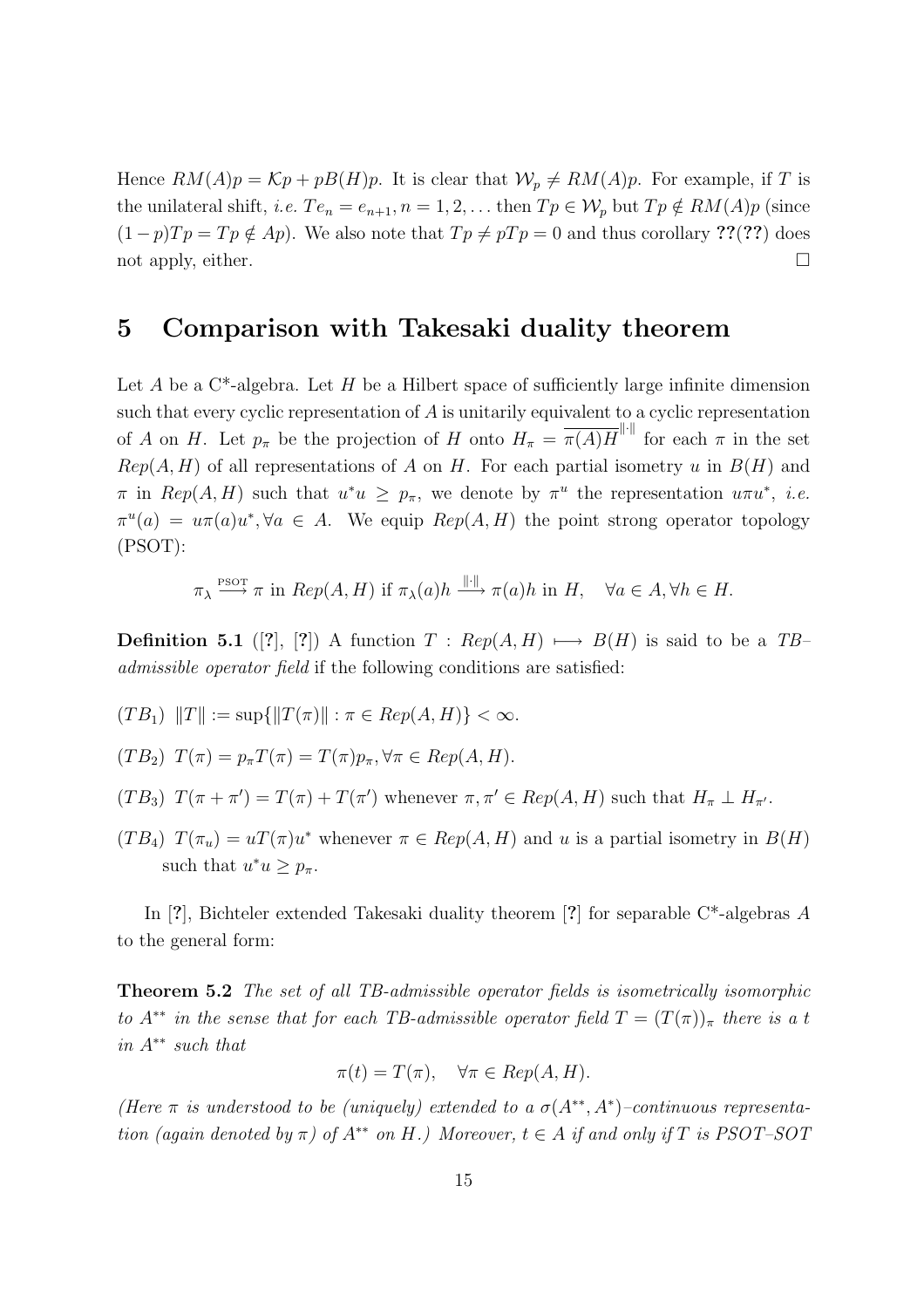continuous in the sense that if  $\pi_{\lambda} \stackrel{\text{PSOT}}{\longrightarrow} \pi$  in Rep(A,H) then  $T(\pi_{\lambda}) \longrightarrow T(\pi)$  in  $B(H)$ with the strong operator topology (SOT).

A similar argument as in the proof of proposition ?? gives

**Proposition 5.3** Every function  $T : Rep(A, H) \longrightarrow B(H)$  which satisfies  $(TB_2), (TB_3)$ and  $(TB_4)$  is TB-admissible. In other words,  $(TB_1)$  is redundant.

**Definition 5.4** Let  $\pi \in Rep(A, H)$  and  $h \in H$  with  $||h|| \leq 1$ . Let  $\varphi$  in  $Q(A)$  be defined by  $\varphi := \langle \pi(\cdot)h, h \rangle_H$ . We define an isometry  $U_{\pi,h}^{\varphi}$  from  $H_{\varphi}$  into H by

$$
U_{\pi,h}^{\varphi}(a\omega_{\varphi}) := \pi(a)h, \quad \forall a \in A,
$$

where  $a\omega_{\varphi}$  denotes  $\pi_{\varphi}(a)\omega_{\varphi}$  in the GNS representation  $(\pi_{\varphi}, H_{\varphi}, \omega_{\varphi})$  induced by  $\varphi$ , as before.

Some lengthy computation and straightforward reasoning will bring us the following connection of Takesaki duality theorem and our representation theory developed in earlier sections in this paper.

Theorem 5.5 ([?]) There exists an isometrical isomorphism from the Banach space of all admissible vector sections  $x = (x_{\varphi})_{\varphi}$  over  $Q(A)$  onto the Banach space of all TB-admissible operator fields  $T = (T(\pi))_{\pi}$  such that the relation

$$
U_{\pi,h}^{\varphi}x_{\varphi}=T(\pi)h
$$

is satisfied whenever  $\varphi = \langle \pi(\cdot)h, h \rangle_H$  for some  $\pi$  in Rep(A, H) and h in H with  $||h|| \le$ 1. Moreover,  $T = (T(\pi))_{\pi}$  is a continuous TB-admissible operator field if and only if  $x = (x_{\varphi})_{\varphi}$  is a continuous admissible vector section.

Roughly speaking, Takesaki [?] represented x in  $A^{**}$  as a field of operators (matrices)  $\pi(x)$ 's and we represent x as a field of vectors (columns)  $x\omega_{\varphi}$ 's. The general version of our representation of  $A^{**}p$  is to pay attention only on those columns  $x\omega_\varphi$ 's of the matrix  $\pi(x)$  in the range of the closed projection p (*i.e.*  $\varphi$  is supported by p, or equivalently,  $p\omega_{\varphi} = \omega_{\varphi}$ . Moreover, xp comes from Ap if and only if xp has continuous coordinates  $\varphi \longmapsto \langle x\omega_{\varphi}, a\omega_{\varphi} \rangle_{\varphi}, \forall a \in A$ , and continuous norm  $\varphi \longmapsto \langle x\omega_{\varphi}, x\omega_{\varphi} \rangle_{\varphi}^{1/2}$  $\int_{\varphi}^{1/2}$  over  $F(p)$ . In this sense, our results extend Takesaki duality theorem.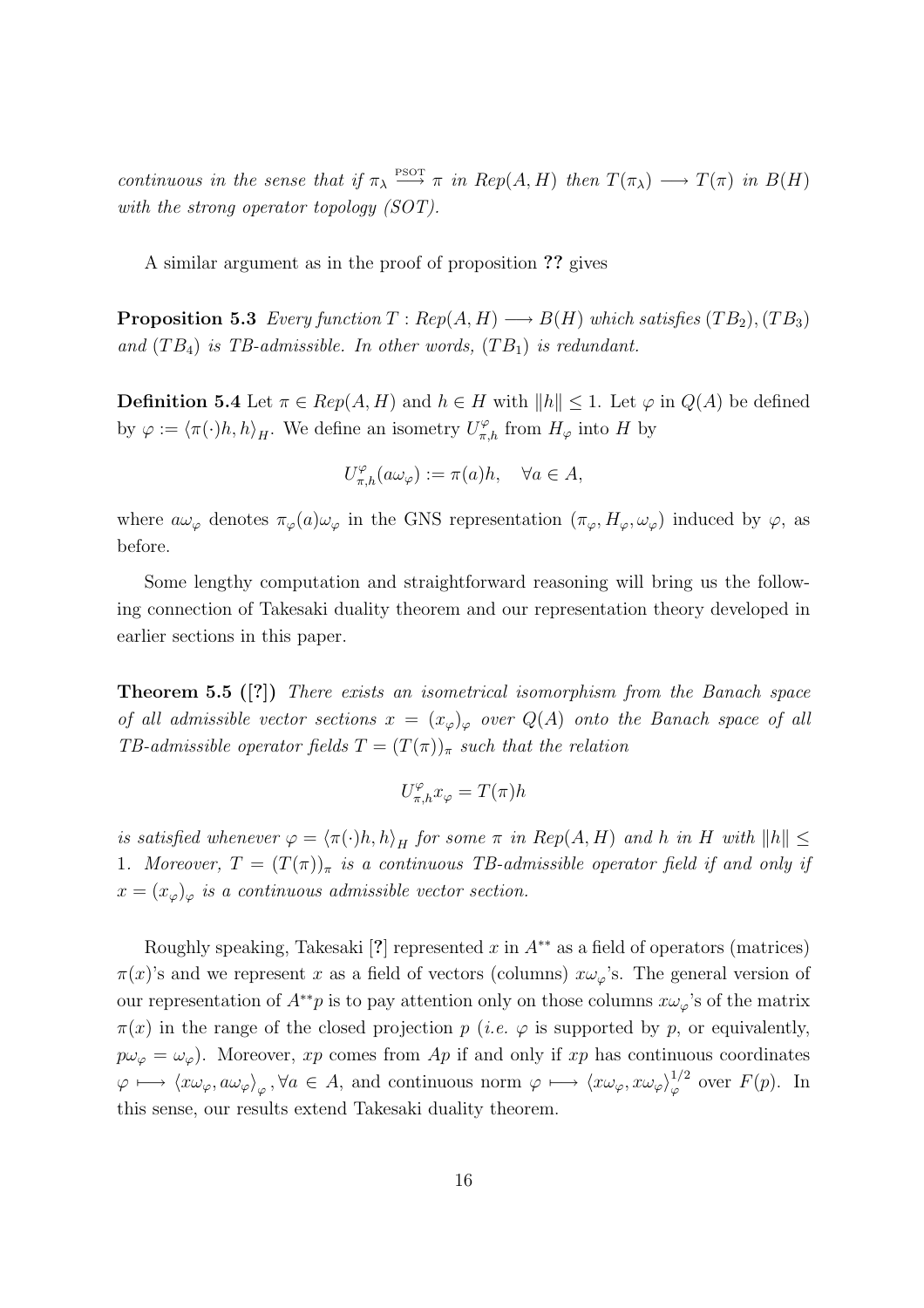## References

- [1] C. A. Akemann, "The general Stone-Weierstrass problem", J. Funct. Anal., vol. 4, 1969, 277–294.
- [2] C. A. Akemann, "Left ideal structure of C\*-algebras", J. Funct. Anal., vol. 6, 1970, 305–317.
- [3] C. A. Akemann, "A Gelfand representation theory for C\*-algebras", Pacific J. Math., vol. 39, 1971, 1-11.
- [4] C. A. Akemann, G. K. Pedersen and J. Tomiyama, "Multipliers of C\*-algebras", J. Funct. Anal., vol. 13, 1973, 277-301.
- [5] C. A. Akemann and F. Shultz, "Perfect C\*-algebras", Memoirs A. M. S., vol. 326, 1985.
- [6] K. Bichteler, "A generalization to the non-separable case of Takesaki's duality theorem for C\*-algebras", Inventiones Math., vol. 9, 1969, 89–98.
- [7] L. G. Brown, "Semicontinuity and multipliers of C\*-algebras", Can. J. Math., vol. XL, 4, 1988, 865–988.
- [8] L. G. Brown, "Complements to various Stone-Weierstrass theorems for C\*-algebras and a theorem of Shultz", Commun. Math. Phys., vol. 143, 1992, 405–413.
- [9] J. Diximier and A. Douady, "Champs continus d'espaces hilbertiens et de C\* alg`ebras", Bull. Soc. Math. France, vol. 91, 1963, 227–284.
- [10] J. Diximier, "C\*-algebras", North–Holland publishing company, Amsterdam–New York–Oxford, 1977.
- [11] E. G. Effros, "Order ideals in C\*-algebras and its dual", Duke Math., vol. 30, 1963, 391–412.
- [12] J.M.G. Fell, "The structure of algebras of operator fields", Acta Math., vol. 106, 1961, 233–280.
- [13] G. K. Pedersen, "C\*-algebras and their automorphism groups", Academic Press, 1979, London.